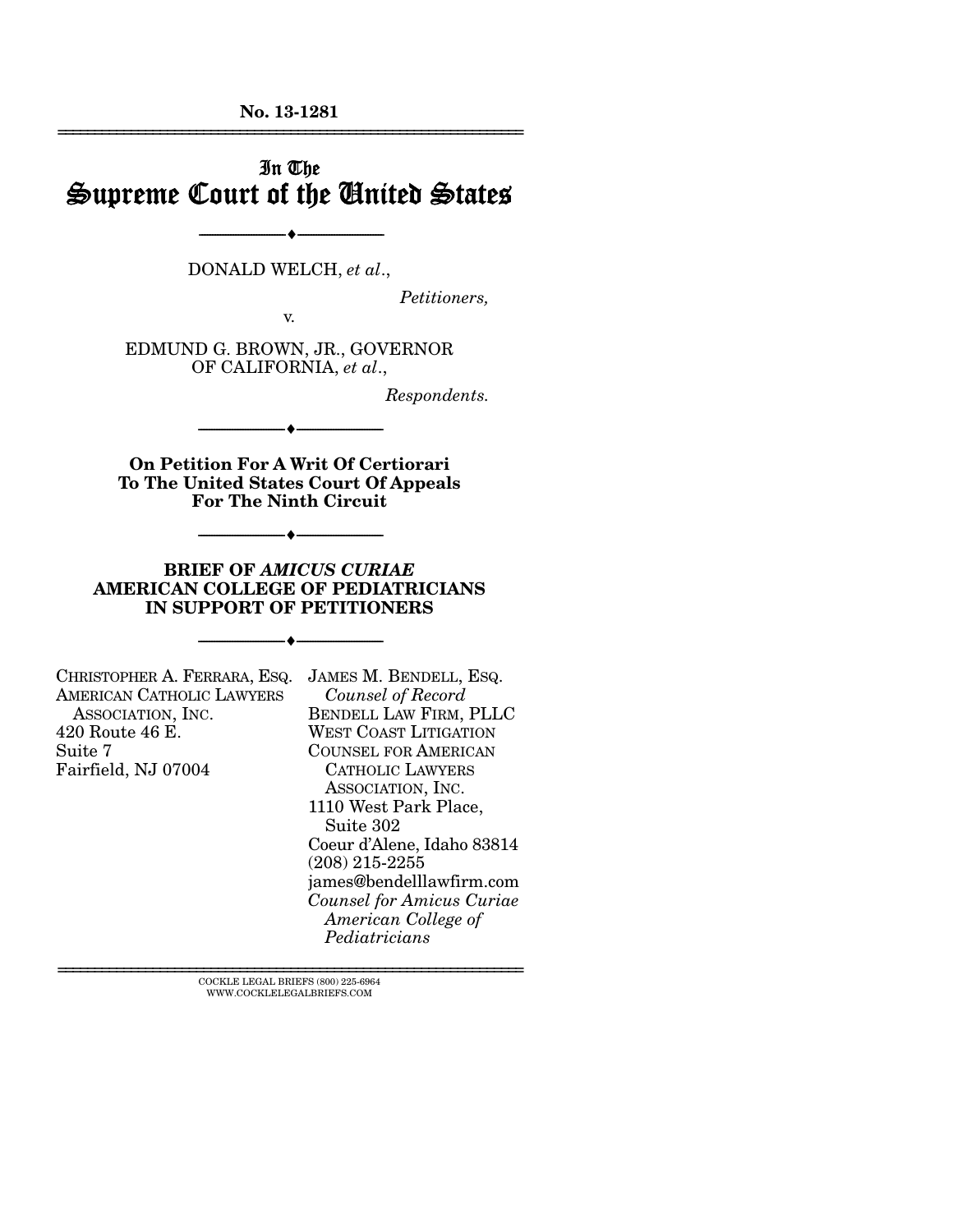## TABLE OF CONTENTS

Page

| INTEREST OF AMICUS CURIAE AMERICAN<br>COLLEGE OF PEDIATRICIANS                                                                                                                                                                                                                                                                                                                                                                                                                                                                                                                                                                                                                                                   | $\mathbf{1}$        |
|------------------------------------------------------------------------------------------------------------------------------------------------------------------------------------------------------------------------------------------------------------------------------------------------------------------------------------------------------------------------------------------------------------------------------------------------------------------------------------------------------------------------------------------------------------------------------------------------------------------------------------------------------------------------------------------------------------------|---------------------|
|                                                                                                                                                                                                                                                                                                                                                                                                                                                                                                                                                                                                                                                                                                                  |                     |
| SUMMARY OF ARGUMENT                                                                                                                                                                                                                                                                                                                                                                                                                                                                                                                                                                                                                                                                                              | $\overline{2}$      |
|                                                                                                                                                                                                                                                                                                                                                                                                                                                                                                                                                                                                                                                                                                                  | 3                   |
| THE NINTH CIRCUIT HAS DEPARTED<br>L.<br>FROM THIS COURT'S PRECEDENTS<br>REQUIRING STRICT SCRUTINY OF<br>CONTENT-BASED SPEECH RESTRIC-<br>TIONS, UNDER WHICH SCRUTINY S.B.<br>1172 CANNOT SURVIVE BECAUSE THE<br><b>LAW'S UNDERINCLUSIVENESS DEMON-</b><br>STRATES THAT CALIFORNIA IS NOT<br>PURSUING THE INTEREST IT INVOKES<br>BUT RATHER IS DISFAVORING A<br>PARTICULAR VIEWPOINT<br>THE NINTH CIRCUIT HAS ALSO DE-<br>II.<br>PARTED FROM THIS COURT'S PRECE-<br>DENTS ON INTERMEDIATE SCRUTINY<br>OF LAWS RESTRICTING SPEECH,<br>UNDER WHICH S.B. 1172 LIKEWISE<br>CANNOT<br>SURVIVE BECAUSE<br>$\Gamma$<br>FURTHERS NO SUBSTANTIAL GOVERN-<br>MENT INTEREST AND PLACES AN<br>UNNECESSARY BURDEN ON PHYSICIAN | $\mathcal{S}$<br>17 |
|                                                                                                                                                                                                                                                                                                                                                                                                                                                                                                                                                                                                                                                                                                                  | 23                  |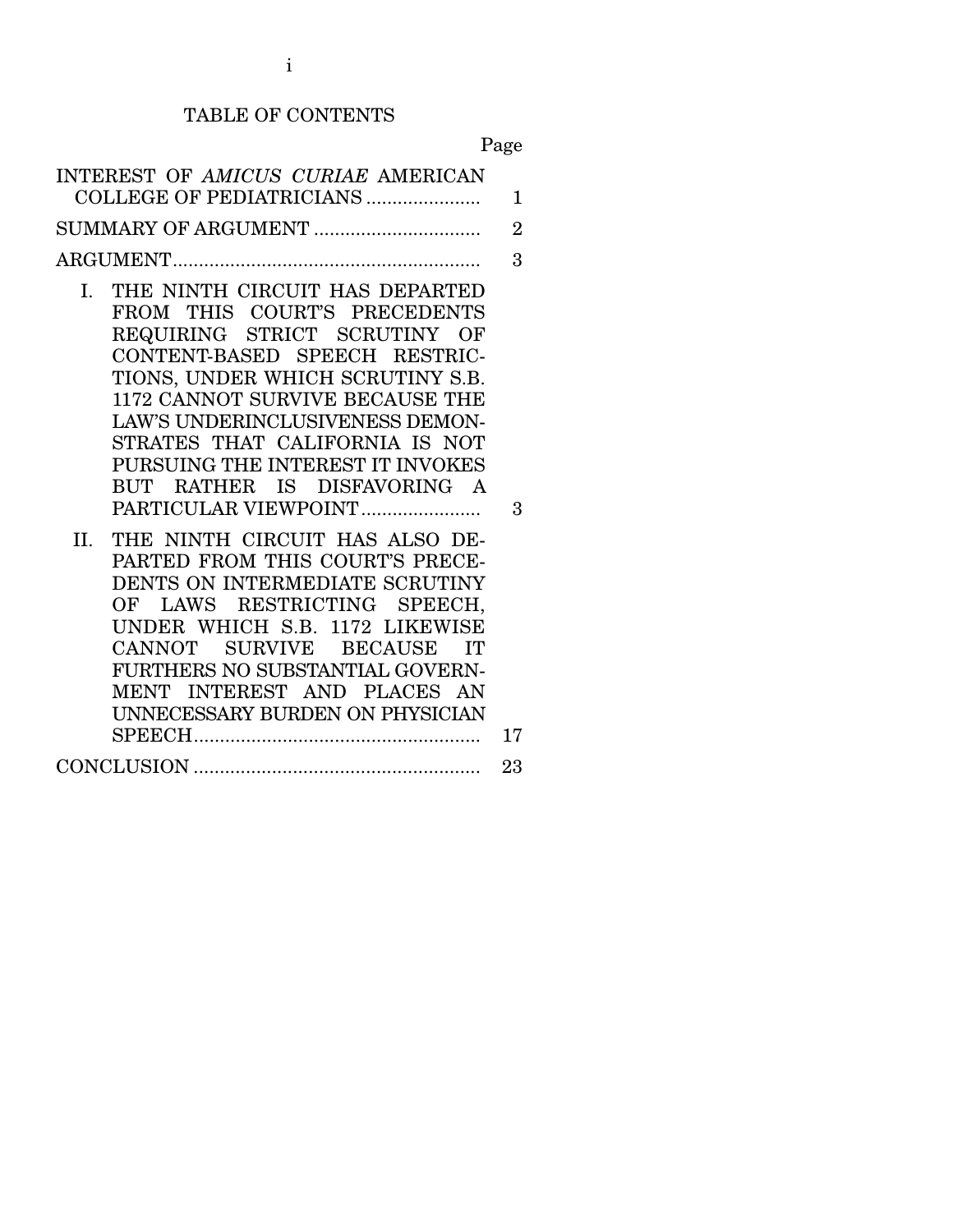# TABLE OF AUTHORITIES

Page

| Brown v. Entm't Merchants Ass'n, __ U.S.<br>__, 131 S. Ct. 2729, 180 L. Ed. 2d 708              |
|-------------------------------------------------------------------------------------------------|
|                                                                                                 |
| Conant v. Walters, 309 F.3d 629 (9th Cir. 2002)  3, 4, 23                                       |
| Dittman v. California, 191 F.3d 1020 (9th Cir.                                                  |
| Florida Bar v. Went For It, Inc., 515 U.S. 618,                                                 |
| Nat'l Ass'n for Advancement of Psychoanalysis<br>v. California Bd. of Psychology, 228 F.3d      |
| Planned Parenthood of Southeastern Pennsyl-                                                     |
| Rust v. Sullivan, 500 U.S. 173, 111 S. Ct. 1759,                                                |
| Sorrell v. IMS Health Inc., 131 S.Ct. 2653                                                      |
|                                                                                                 |
| Thompson v. W. States Med. Ctr., 535 U.S. 357<br>$\ldots$ 23                                    |
| Turner Broad. Sys., Inc. v. F.C.C., 512 U.S. 622<br>$(1994)$<br>19                              |
| United States v. Playboy Entm't Grp., Inc., 529<br>U.S. 803, 120 S. Ct. 1878, 146 L. Ed. 2d 865 |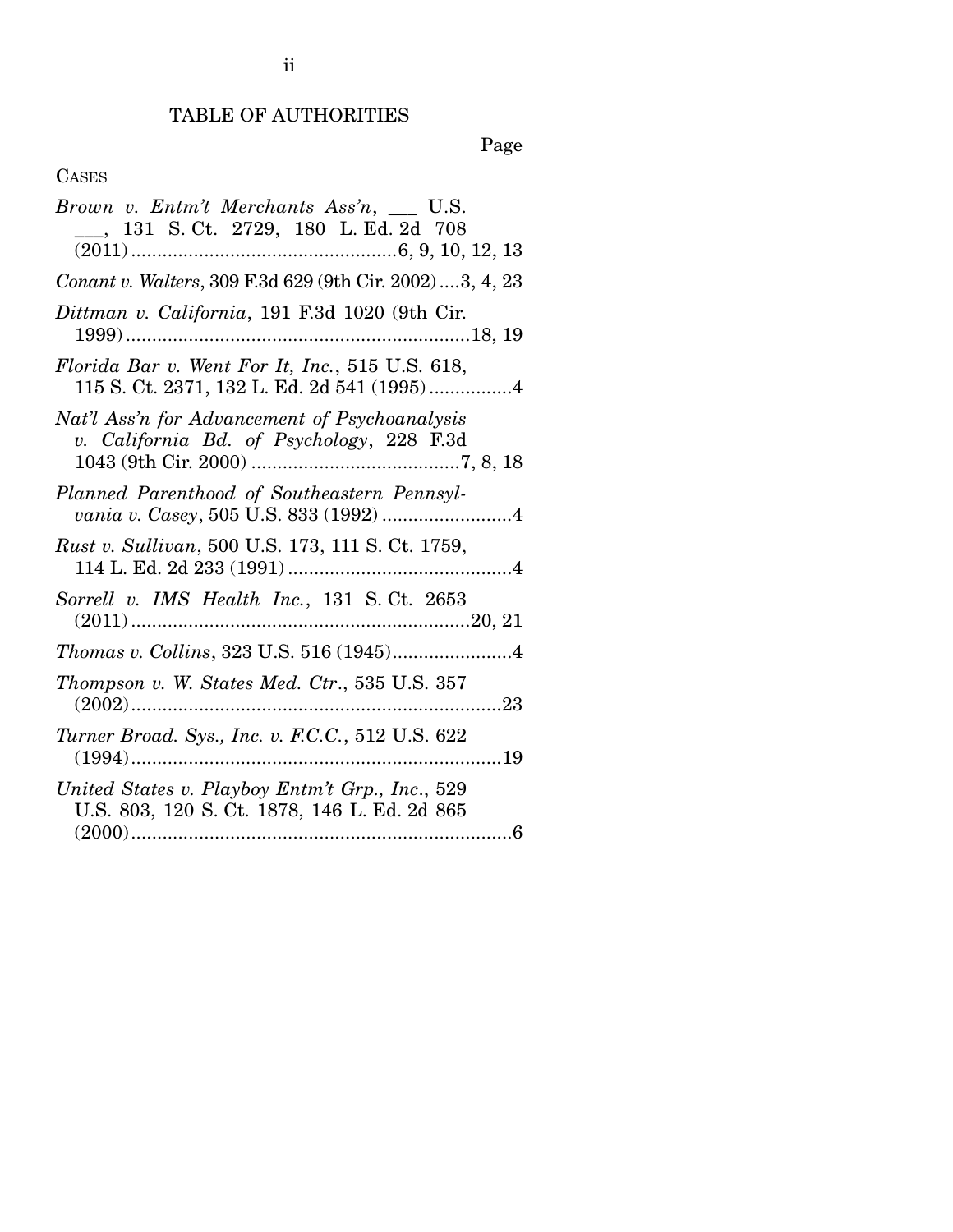## TABLE OF AUTHORITIES – Continued

|                                           | Page |
|-------------------------------------------|------|
|                                           |      |
| Ward v. Rock Against Racism, 491 U.S. 781 |      |

## CONSTITUTIONAL PROVISIONS

### **STATUTES**

### OTHER AUTHORITIES

| A. Shidlo and M. Schroeder, "Changing sexual                                                                                               |  |
|--------------------------------------------------------------------------------------------------------------------------------------------|--|
| orientation: A consumers' report," 33(3)                                                                                                   |  |
| PROFESSIONAL PSYCHOLOGY: RESEARCH AND                                                                                                      |  |
|                                                                                                                                            |  |
| Adam J. Kretz, The Right to Sexual Orien-<br>tation Privacy: Strengthening Protections for<br>Minors who are "Outed" in Schools, 42 J.L. & |  |
|                                                                                                                                            |  |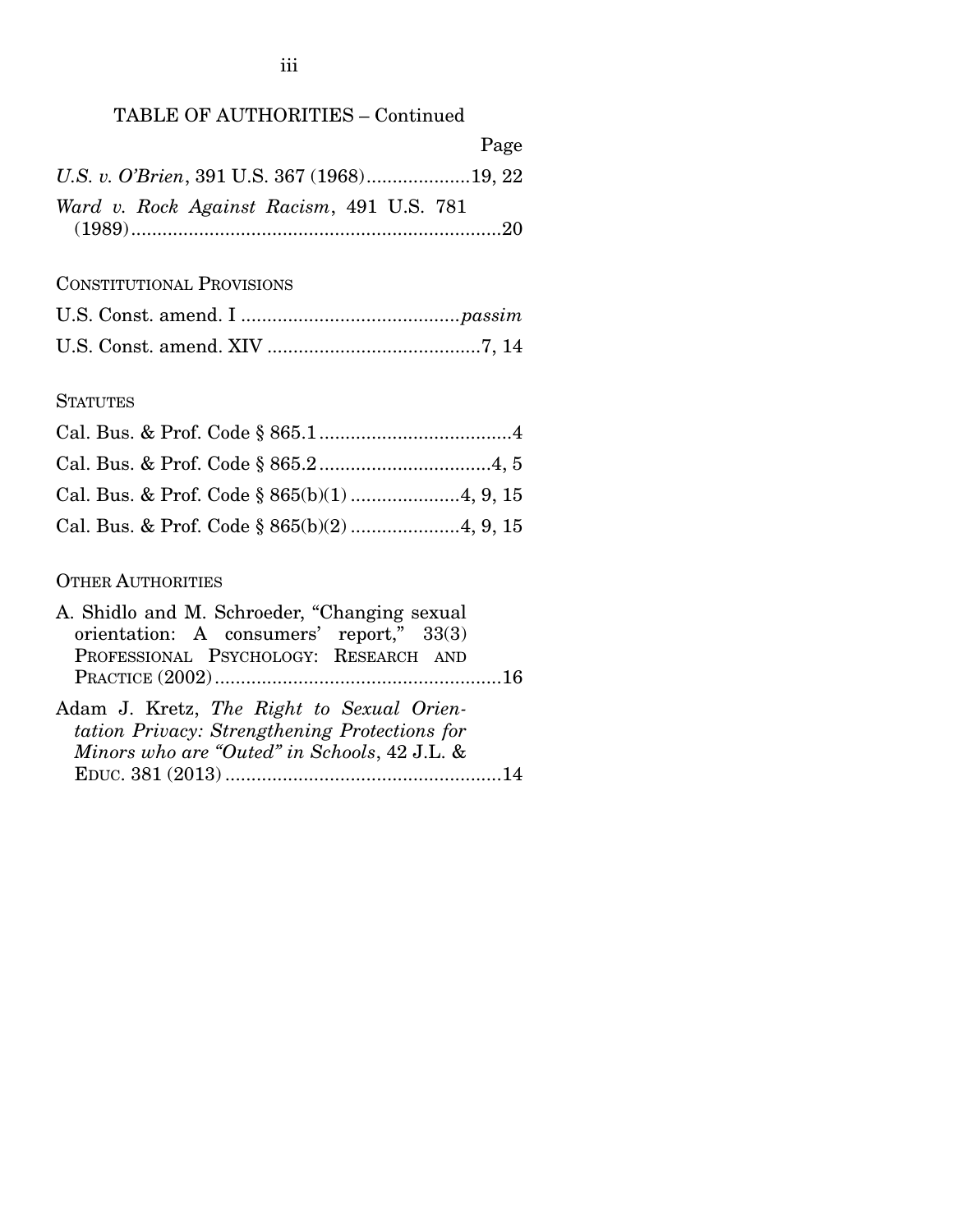iv

#### TABLE OF AUTHORITIES – Continued

## Page APA Report, http://www.apa.org/pi/lgbt/resources/ therapeutic-response.pdf. Last visited May 5, 2014 ................................................................... 12, 14 C. Rosik, "The (Complete) Lack of a Scientific Basis for Banning Sexual-Orientation Change Efforts with Minors," available at http://www. narth.com/#!narth-analysis-of-soce-ban/c1q8f [accessed February 13, 2014] ................................. 15 Christopher A. Ferrara, *Customizable 'Sexual Orientation Privacy' for Minor Schoolchildren: A Law School Invention in Search of a Constitutional Mandate*, 43 J.L. & EDUC. 65 (2014) ................................................................. 14, 15 E.Y. Karten and J.C. Wade, "Sexual Orientation Change Efforts in Men: A Client Perspective," 18 JOURNAL OF MEN'S STUDIES (2010) ....................................................................... 16 "HIV and Young Men Who Have Sex with Men," http://www.cdc.gov/healthyyouth/sexualbehaviors/ pdf/hiv\_factsheet\_ymsm.pdf. Last visited May 14, 2014 ........................................................... 16 J. Nicolosi, A.D. Byrd and R.W. Potts, "Retrospective Self-reports of Changes in Homosexual Orientation: A Consumer Survey of Conversion Therapy Clients," 86 PSYCHO-LOGICAL REPORTS (2000) .......................................... 16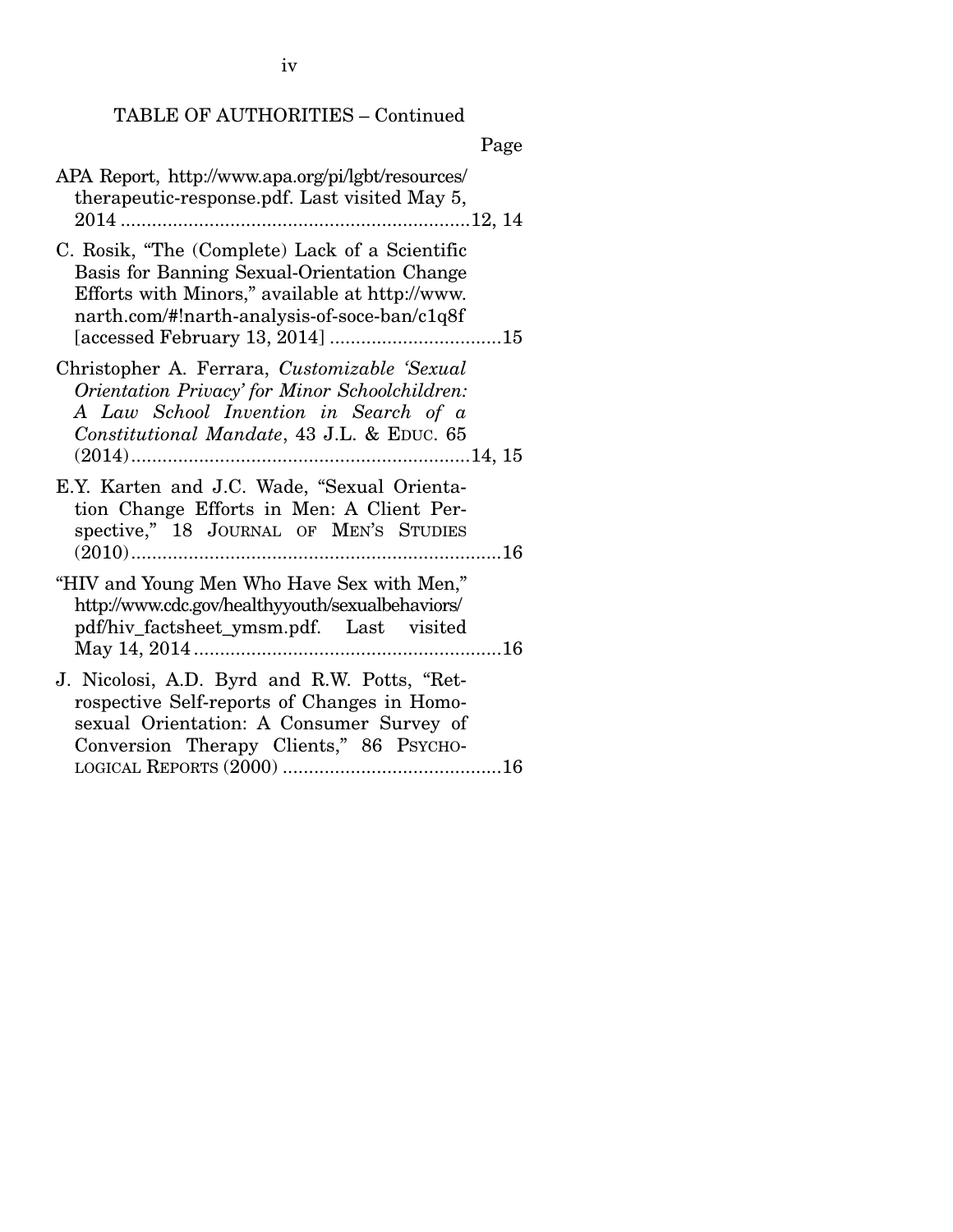## TABLE OF AUTHORITIES – Continued

Page

| L. Kann, E. Olsen, et al., "Sexual Identity, Sex<br>of Sexual Contacts, and Health-Risk Be-<br>haviors Among Students in Grades 9-12 -<br>Youth Risk Behavior Surveillance, Selected<br>Sites, United States, 2001-2009," Centers for<br>Disease Control, 60 MORTALITY AND MOR-<br>BIDITY WEEKLY REPORT (June 6, 2011) 17 |
|---------------------------------------------------------------------------------------------------------------------------------------------------------------------------------------------------------------------------------------------------------------------------------------------------------------------------|
| M.Q. Ott, H.L. Corliss, et al., "Stability and<br>Change in Self-Reported Sexual Orientation<br>Identity in Young People: Application of<br>Mobility Metrics," 40(3) ARCHIVES OF SEXUAL<br>BEHAVIOR (2011). Published online December                                                                                     |
| Men and Women Who Have Experienced<br>Authentic Change in Sexual Orientation<br>Through Therapy that Works!, http://www.                                                                                                                                                                                                  |
| Michael J. Lambert, "Psychotherapy research<br>and its achievements," in J.C. Norcross,<br>G.R. VandenBos, and D.K. Freedheim (eds.),<br>History of Psychotherapy: Continuity and<br>Change (2d ed., 2011)                                                                                                                |
| R.C. Savin-Williams and G.L. Ream, "Prev-<br>alence and Stability of Sexual Orientation<br>Components During Adolescence and Young<br>Adulthood," 36 ARCHIVES OF SEXUAL BEHAVIOR                                                                                                                                          |
|                                                                                                                                                                                                                                                                                                                           |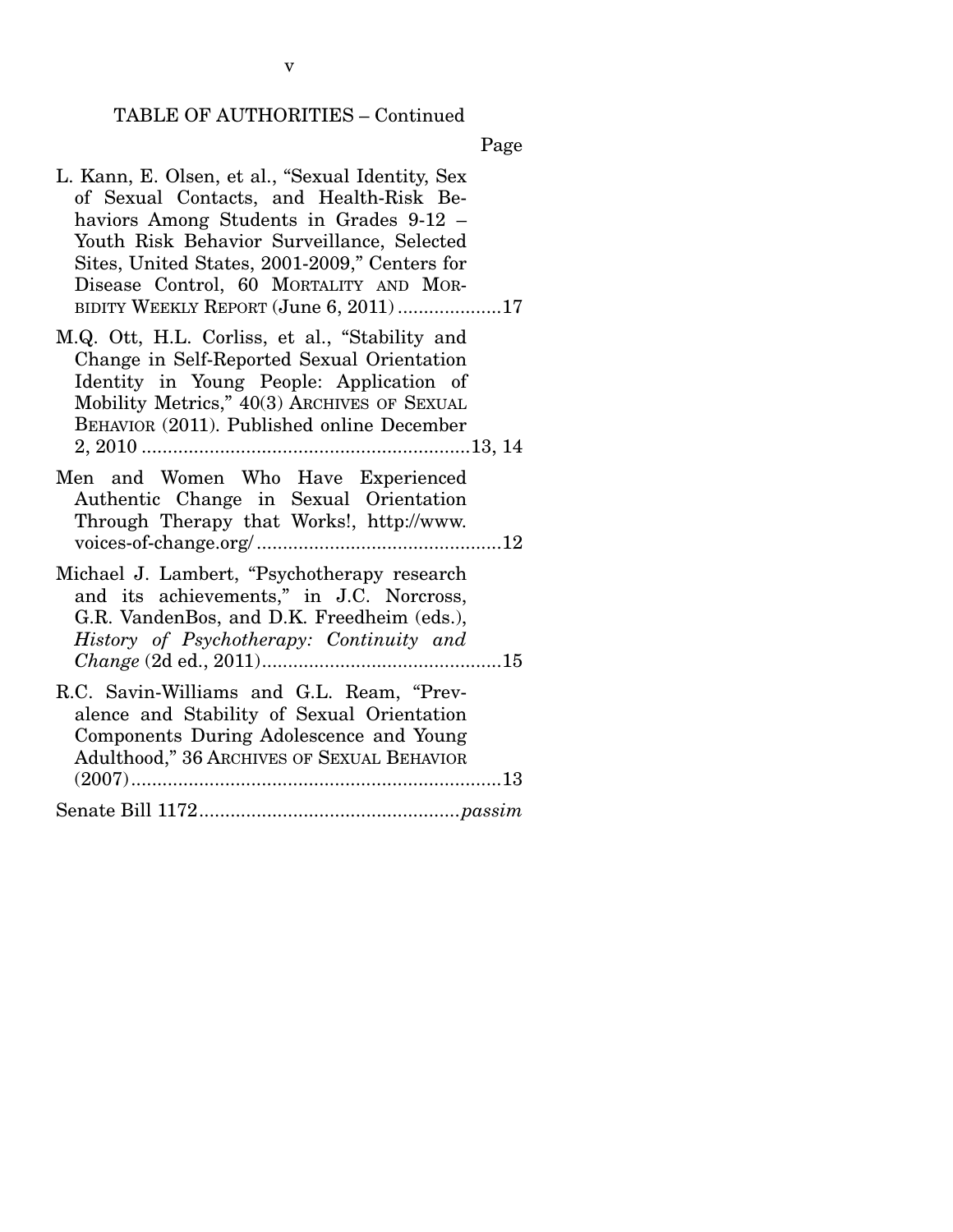## **INTEREST OF** *AMICUS CURIAE* **AMERICAN COLLEGE OF PEDIATRICIANS**<sup>1</sup>

*Amicus Curiae* American College of Pediatricians (hereafter "the College") is a federally tax-exempt, nonprofit national organization of pediatricians and other healthcare professionals dedicated to the health and well-being of children. Formed in 2002, the College is committed to fulfilling its mission by producing sound medical practice policies, based upon the best available research, to assist parents and influence society in the endeavor of childrearing. Membership is open to qualifying healthcare professionals who share the College's mission, vision, and values. The College currently has members in 44 states, and in several countries outside the United States.

 The College is deeply concerned that the Ninth Circuit's decision in this case, upholding California's statutory ban on sexual orientation change efforts (SOCE) by pediatric psychotherapists working with minors, threatens to deprive psychotherapists throughout the nation of their First Amendment right to assist young people who, in keeping with values the College promotes, seek counseling to address

<sup>&</sup>lt;sup>1</sup> The parties were timely notified of *Amicus Curiae*'s intent to file this brief. Counsel for the petitioner has filed a blanket consent for the filing of briefs by *amici curiae* and counsel for the respondents, California Deputy Attorney General Alexandra Robert Gordon, has consented to the filing of this *amicus curiae*  brief. No counsel for a party authored this brief in whole or in part. No such counsel or party made a monetary contribution intended to fund the preparation or submission of this brief.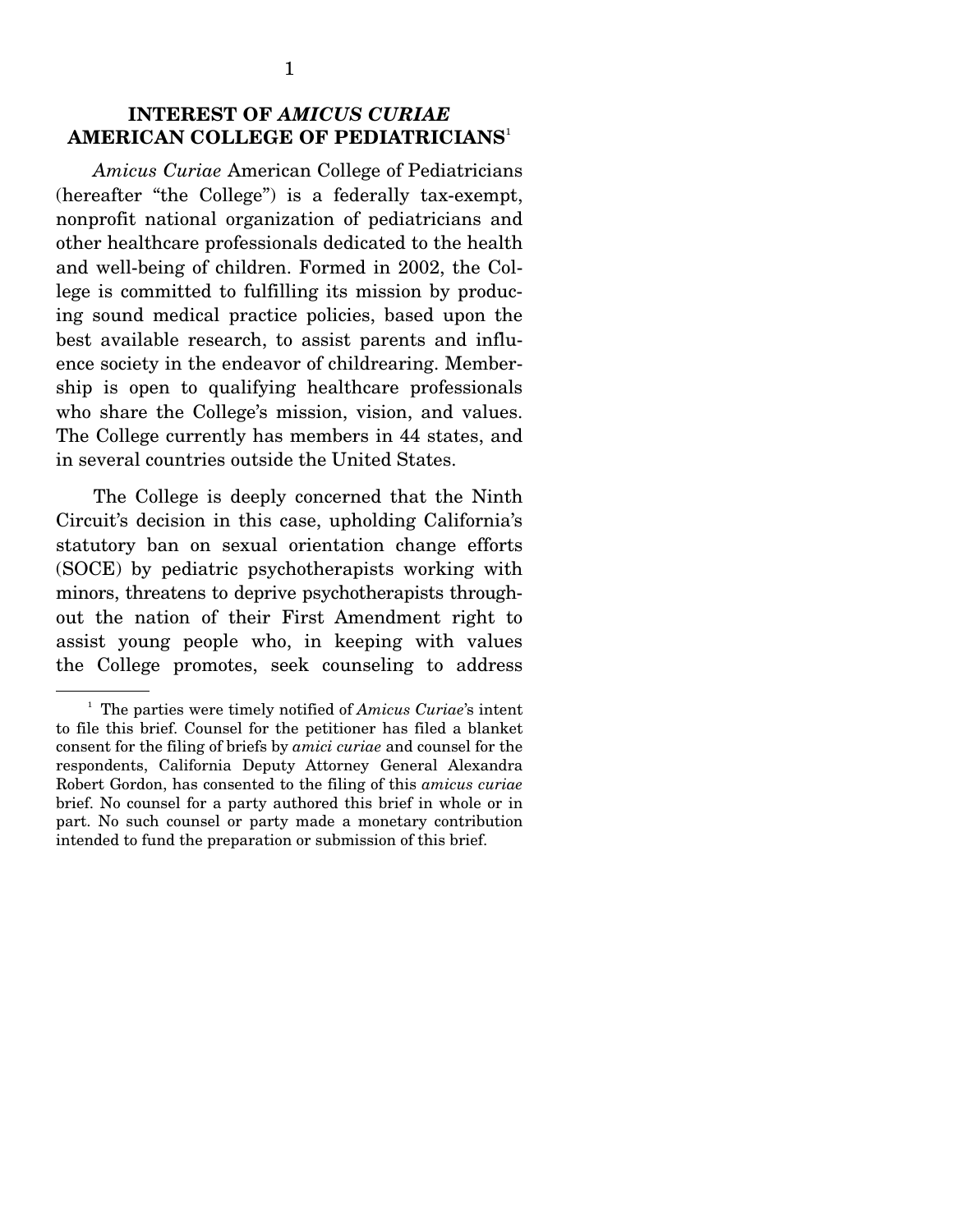unwanted feelings of same-sex attraction ("SSA"). Following California's lead, legislators in numerous states have introduced similar proposed bans on therapeutic expression, while New Jersey has already enacted a law virtually identical to the one at issue here, which has been upheld by the federal district court for that state.

 The College believes that the California legislature widely overstepped its bounds by attempting to impose political orthodoxy on the content of the therapeutic process, a matter that could not be more private and sensitive. The College urges this Court to grant the Petition and subject the challenged law to strict scrutiny under the First Amendment, as this Court's precedents require, or, alternatively, to an intermediate scrutiny that adheres to this Court's precedents.

#### **SUMMARY OF ARGUMENT**

--------------------------------- ---------------------------------

 The California legislature has attempted to prohibit sexual orientation change efforts (SOCE) by means of a statutory, content-based speech restriction, Senate Bill 1172 ("S.B. 1172"), which prohibits licensed psychotherapists from providing talk therapy to minors aimed at eliminating unwanted SSA, while permitting talk therapy that affirms and supports SSA. There is no such speech regulation as to patients aged eighteen or older, nor any restriction on SOCE talk therapy being provided even to minors by unlicensed and untrained counselors.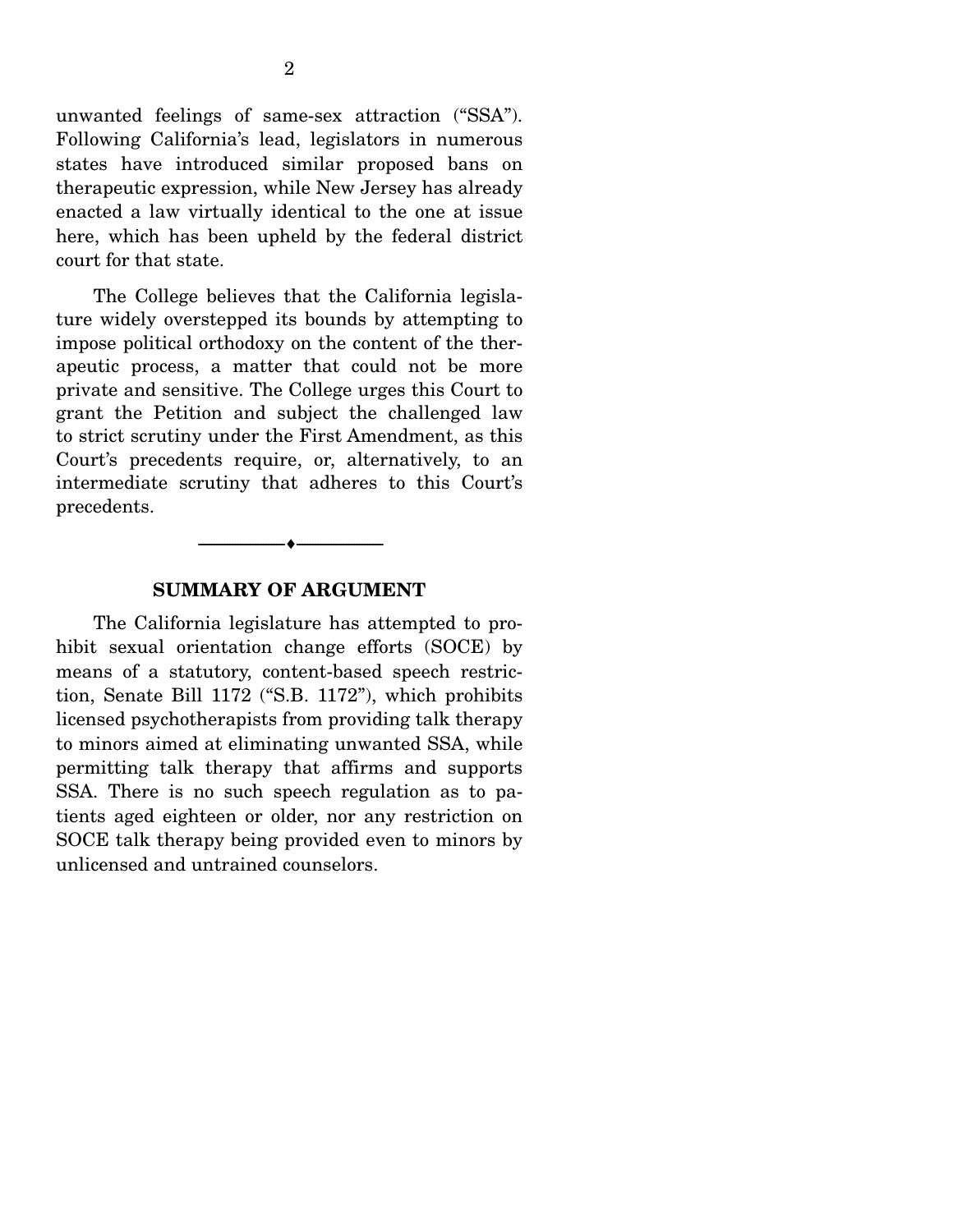The Ninth Circuit has departed from this Court's controlling precedents by holding that this plainly content-based speech restriction does not restrict speech but only conduct, and that the law need not be shown actually to address any proven harm or actually to advance any legitimate state interest. The Ninth Circuit has thus avoided both the strict scrutiny required of content-based speech restrictions as well as the intermediate scrutiny required even for content-neutral laws that burden speech. Adherence to this Court's precedents requires review in order to prevent a distortion of long-settled First Amendment law throughout the nation.

### **ARGUMENT**

--------------------------------- ---------------------------------

**I. THE NINTH CIRCUIT HAS DEPARTED FROM THIS COURT'S PRECEDENTS RE-QUIRING STRICT SCRUTINY OF CONTENT-BASED SPEECH RESTRICTIONS, UNDER WHICH SCRUTINY S.B. 1172 CANNOT SURVIVE BECAUSE THE LAW'S UNDER-INCLUSIVENESS DEMONSTRATES THAT CALIFORNIA IS NOT PURSUING THE IN-TEREST IT INVOKES BUT RATHER IS DIS-FAVORING A PARTICULAR VIEWPOINT.**

 As the Ninth Circuit itself has observed, "[t]he Supreme Court has recognized that physician speech is entitled to First Amendment protection because of the significance of the doctor-patient relationship." *Conant v. Walters*, 309 F.3d 629, 636 (9th Cir. 2002),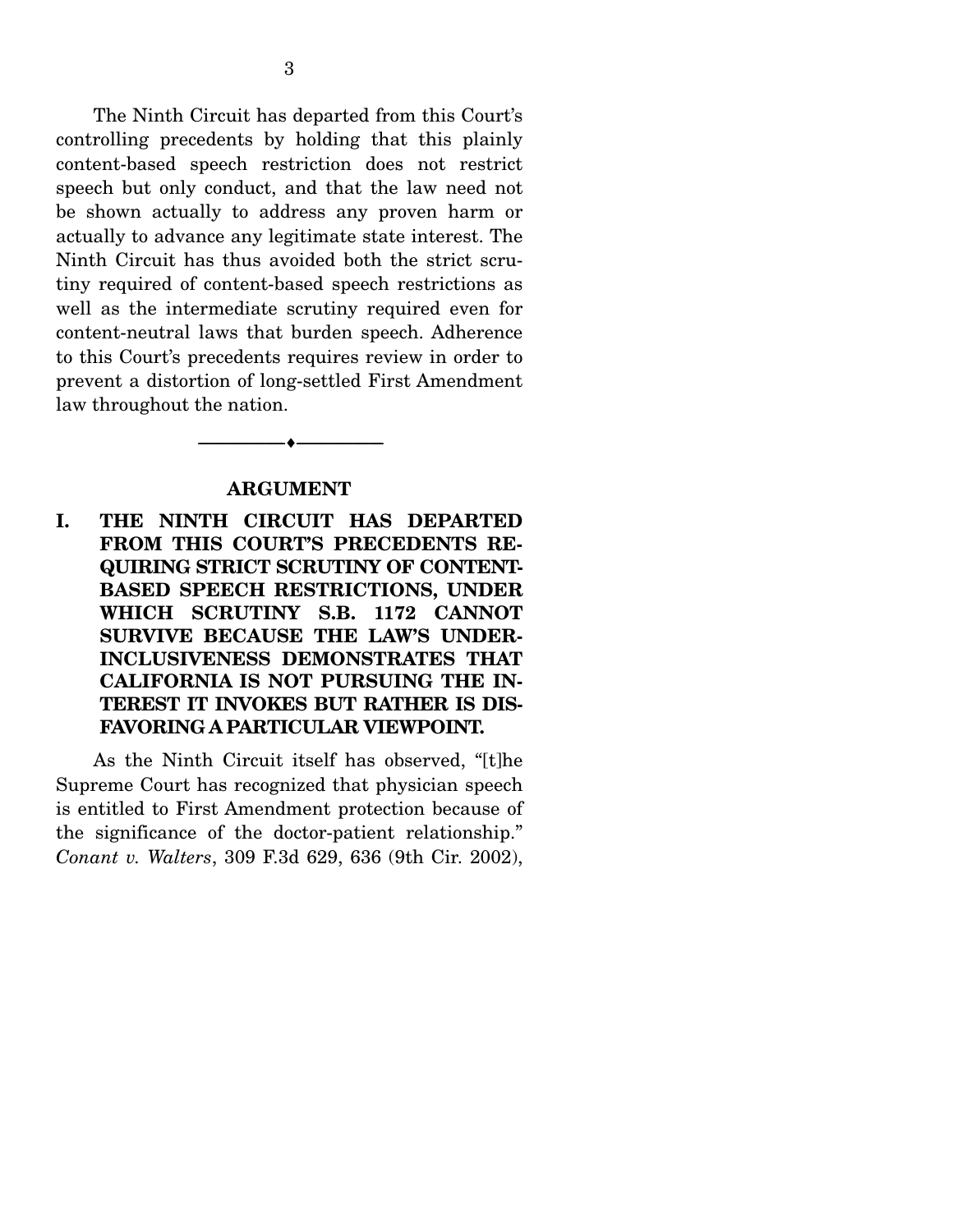cian speech may not "impinge upon the doctor-patient

relationship").

4

 Further, quoth the Ninth Circuit before this case: "Being a member of a regulated profession does not . . . result in a surrender of First Amendment rights" and "professional speech may be entitled to *the strongest protection our Constitution has to offer*." *Conant*, 309 F.3d at 637, citing *Thomas v. Collins*, 323 U.S. 516, 531 (1945) and *Florida Bar v. Went For It, Inc.*, 515 U.S. 618, 634, 115 S. Ct. 2371, 132 L. Ed. 2d 541 (1995) (emphasis added; internal quotation and citation omitted).

 That the challenged statutory provisions infringe on professional speech hardly requires a demonstration. S.B. 1172 prohibits psychotherapists from engaging in any talk therapy that involves "sexual orientation change efforts [SOCE]" for minors which aim to "change behaviors or gender expression, or to eliminate or reduce sexual or romantic attractions or feelings toward individuals of the same sex," while permitting "psychotherapies that . . . provide acceptance, support, and understanding" of those feelings and "do not seek to change sexual orientation." Cal. Bus. & Prof. Code §§ 865(b)(1), (2); 865.1, 865.2 (hereafter collectively "S.B. 1172"). Any licensed therapist who defies this audacious legislative attempt to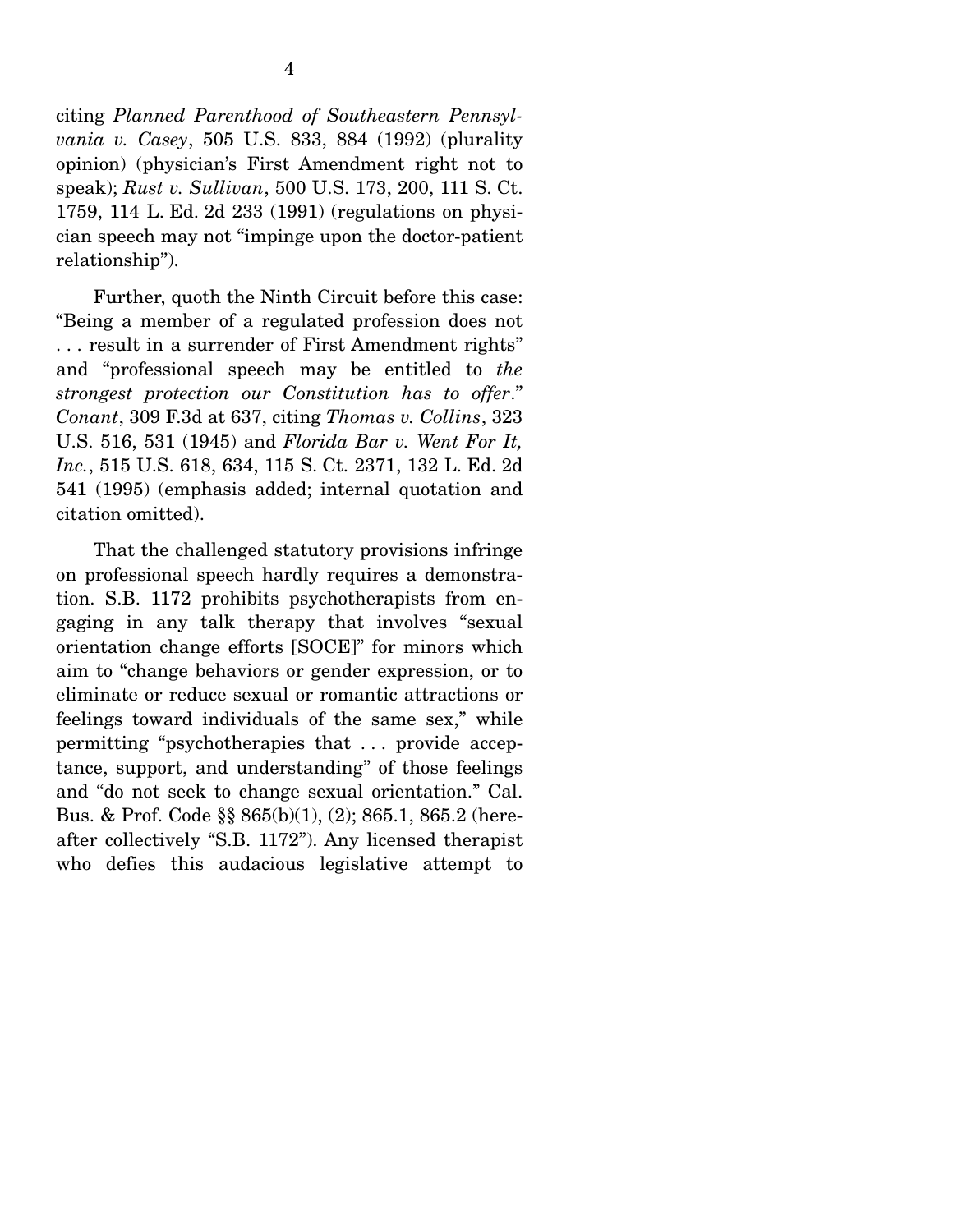dictate what a therapist may and may not say to a young patient struggling with unwanted SSA faces discipline for "unprofessional conduct." *Id.* § 865.2.

 In attempting to show that this patently contentbased restriction on professional speech "regulates only treatment itself," not speech as such, and is thus not subject to strict scrutiny under the First Amendment, Pet. App. 28, the Ninth Circuit adumbrated what S.B. 1172 "does *not* do," namely:

- Prevent mental health providers from expressing their views to patients, whether children or adults, about SOCE, homosexuality, or any other topic
- Prevent mental health providers from recommending SOCE to patients, whether children or adults
- Prevent mental health providers from administering SOCE to any person who is 18 years of age or older
- Prevent mental health providers from *referring minors to unlicensed counselors*, such as religious leaders
- Prevent *unlicensed providers*, such as religious leaders, from administering SOCE to children or adults
- Prevent minors from seeking SOCE from mental health providers in other states

Pet. App. 8-9 (emphasis added).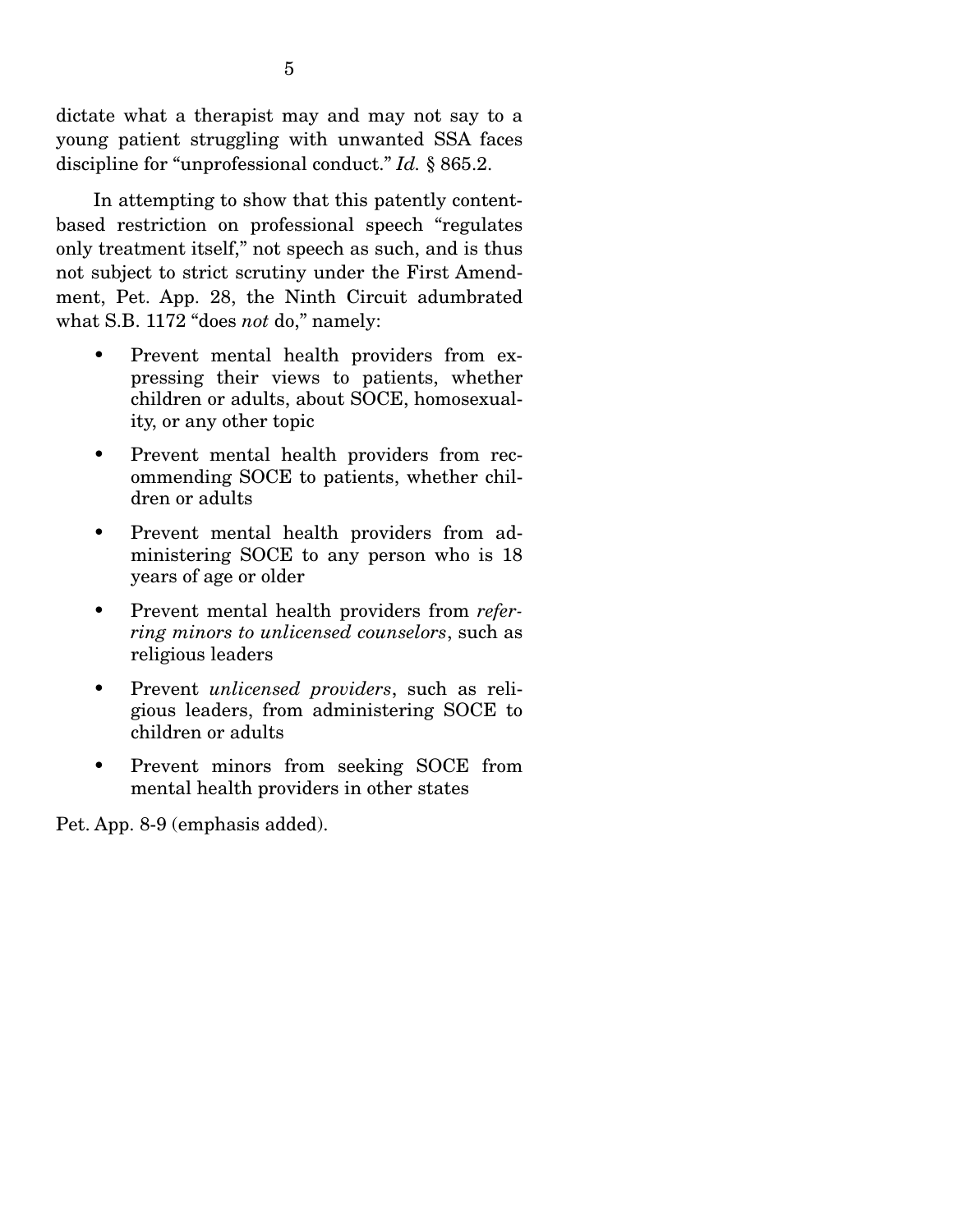In other words, S.B. 1172 permits anyone in the world to administer SOCE "talk therapy" to minors in California *except* those who are trained and licensed to provide SOCE talk therapy! The Ninth Circuit inexplicably defends S.B. 1172 against a First Amendment challenge precisely because it allows "unlicensed providers . . . [to] administer[ ] SOCE to *children* or adults," and even allows licensed providers to refer minors to unlicensed providers in order to receive the same therapeutic speech the licensed provider is statutorily forbidden to utter because it is supposedly harmful.

 Under the strict scrutiny standard applicable to content-based speech restrictions S.B. 1172 would be invalid unless California could demonstrate that it serves a "*compelling* government interest and is narrowly drawn to serve that interest." *Brown v. Entm't Merchants Ass'n*, \_\_\_ U.S. \_\_\_, 131 S. Ct. 2729, 2738, 180 L. Ed. 2d 708 (2011) (emphasis added). Under this "demanding standard  $\ldots$  [i]t is rare that a regulation . . . will *ever* be permissible." *Id.* (*quoting United States v. Playboy Entm't Grp., Inc*., 529 U.S. 803, 818, 120 S. Ct. 1878, 146 L. Ed. 2d 865 (2000)) (emphasis added).

 The Ninth Circuit's attempt to uphold a contentbased restriction on professional speech under a rational basis analysis, *see* Point II, must be seen as an implicit concession that S.B. 1172 could not possibly survive the strict scrutiny plainly required here. To reach the desired result, the Ninth Circuit not only defied this Court's longstanding First Amendment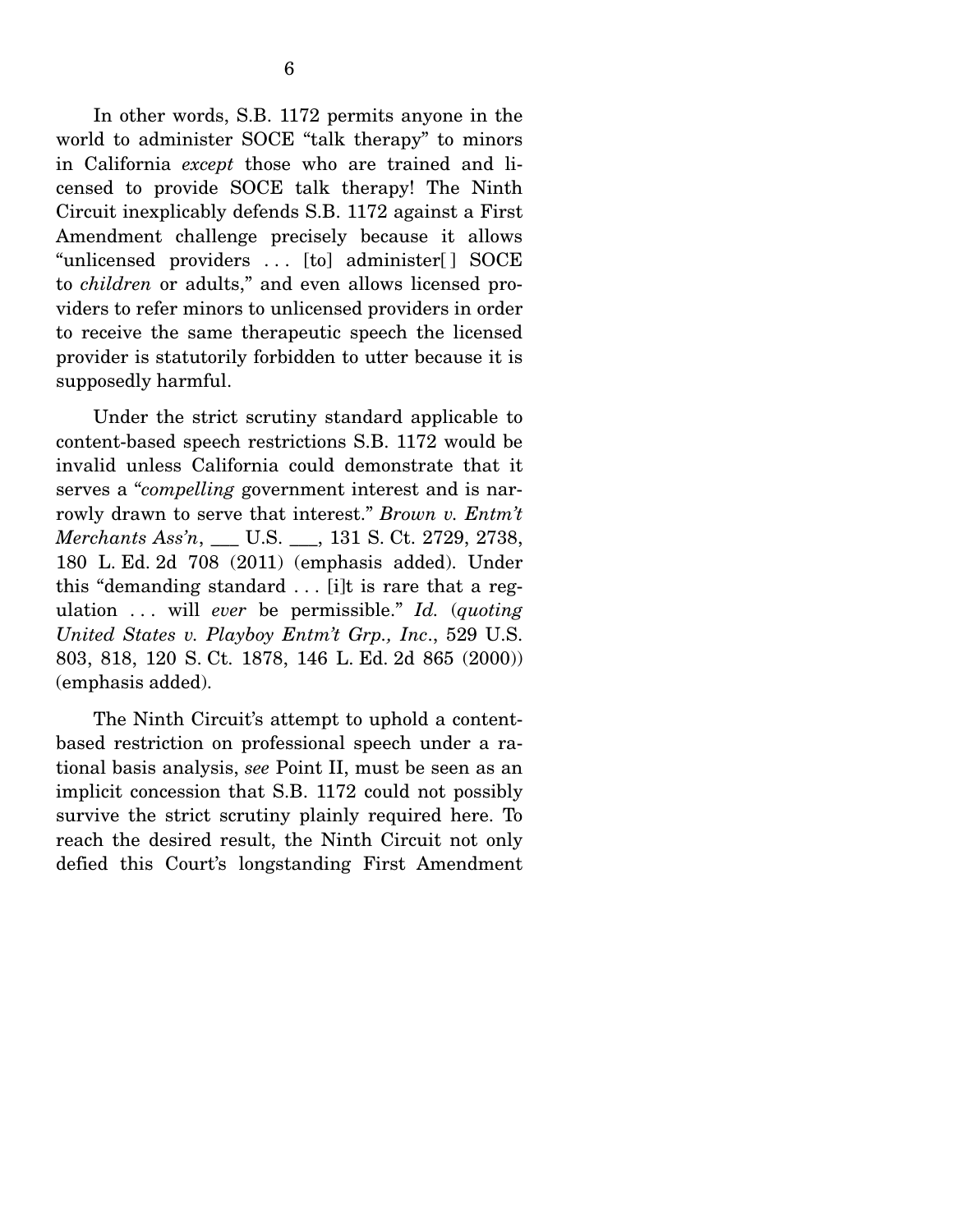precedents, but in the process misapplied its own precedent when it held that "we need not decide whether SOCE actually causes 'serious harms'; it is enough that it could 'reasonably be conceived to be true by the governmental decision maker.'" Pet. App. 29-30, *quoting Nat'l Ass'n for Advancement of Psychoanalysis v. California Bd. of Psychology*, 228 F.3d 1043, 1050 (9th Cir. 2000) (*NAAP*).

 That is, the Ninth Circuit held that it was not even necessary for the California Legislature to demonstrate that S.B. 1172 addresses an actual harm, so long as it could reasonably "conceive" that harm exists. But the phrase "reasonably conceived to be true" in the *NAAP* opinion related to facts supporting the legislative classification of psychotherapists as a profession for which bare licensure could be required under the Fourteenth Amendment, not a legislative attempt to dictate the particular *content* of their therapeutic speech under the First Amendment. Indeed, in *NAAP* the Ninth Circuit upheld California's regime of health licensing laws as applied to psychotherapists precisely because those laws did not dictate the content or mode of therapy:

[T]hey [the licensure laws] *do not dictate what can be said between psychologists and patients during treatment*. Nothing in the statutes *prevents licensed therapists from utilizing psychoanalytical methods* . . . speech is *not being suppressed based on its message*.

*Id.* at 1055 (emphasis added).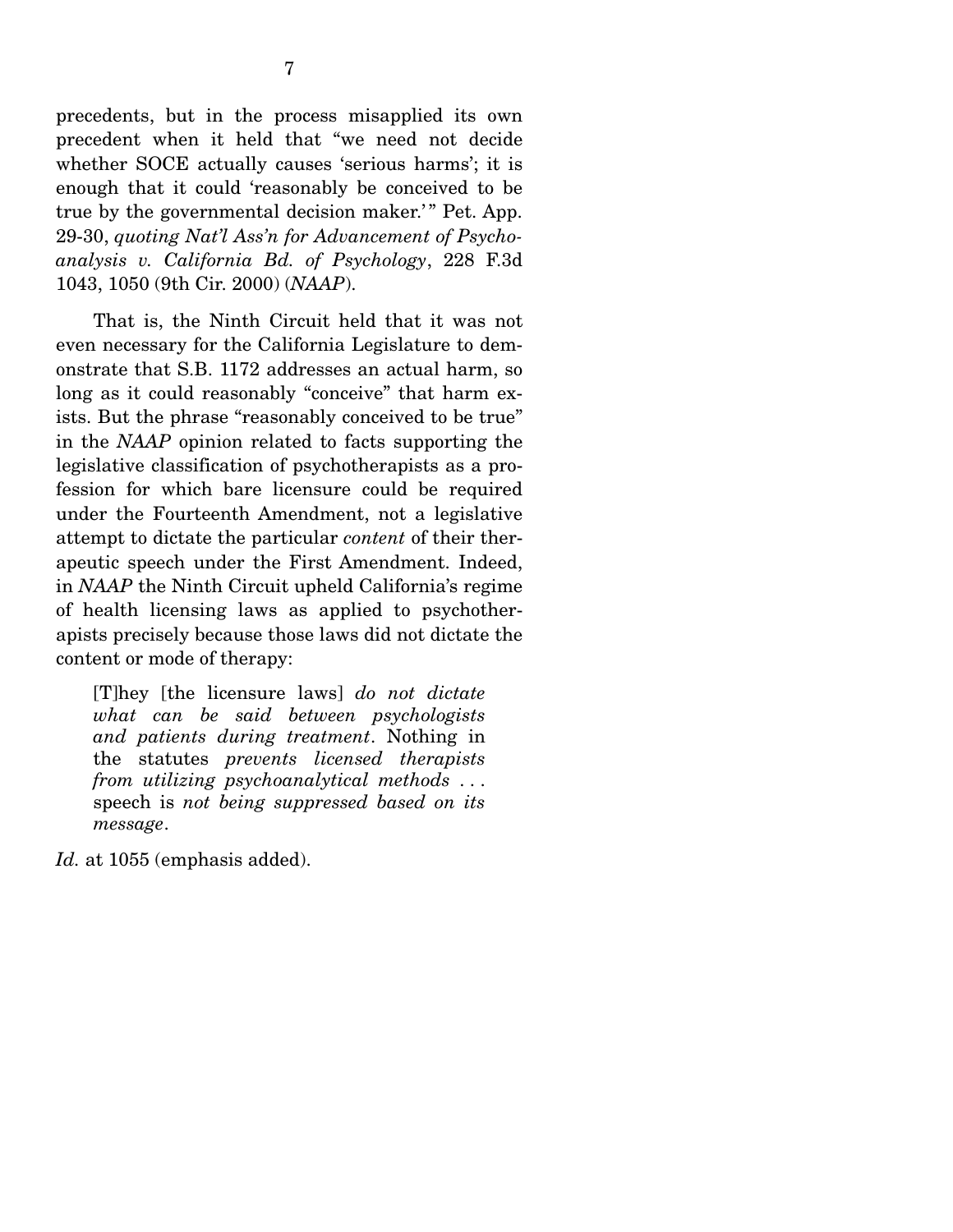Now that California has done precisely what the Ninth Circuit, in *NAAP*, clearly implied it may not do, the court has expediently backpedalled, stating that in *NAAP* "we neither decided how *much* [court's emphasis] protection that *communication* should receive nor considered whether the level of protection might vary depending on the function of *the communication*." Pet. App. 16-17 (emphasis added). The Ninth Circuit now holds that the California Legislature *can* dictate the content of the *communication* involved in psychotherapy, thus belying its own contention that S.B. 1172 merely regulates conduct in the form of treatment, not speech.

 Continuing to backpedal, the Ninth Circuit has also retreated from its reasoning in *NAAP* that California's then existing licensure laws were contentneutral as they were "not adopted because of any disagreement with psychoanalytical theories." *NAAP*, 228 F.3d at 1055-56. But disagreement with the analytical theory behind SOCE is precisely the rationale for S.B. 1172.

 The Ninth Circuit further defended S.B. 1172 on the ground that it "does nothing to prevent licensed therapists from discussing *the pros and cons of SOCE* with their patients." Pet. App. 24. But what if the pros outweigh the cons in the therapist's professional judgment? The California Legislature has usurped that professional judgment and forbidden SOCE as to minors. What, then, of the Ninth Circuit's earlier observation in *NAAP*, quoted above, that California's licensure laws do not offend the Constitution because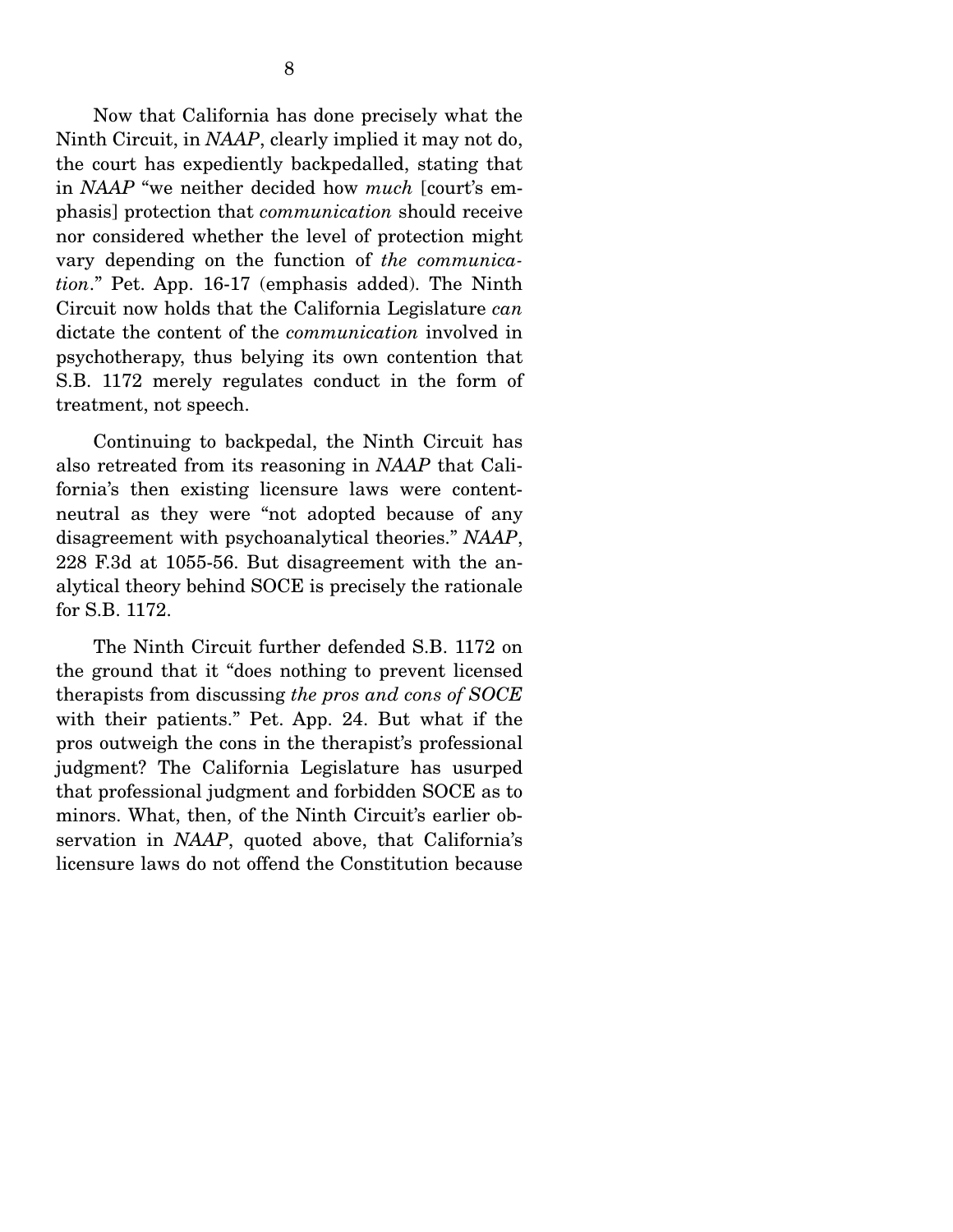"nothing in the statutes prevents licensed therapists from utilizing psychoanalytical methods"?

 What is presented here is the classic case of a result in search of a rationale. But there is no rationale that can avoid this Court's requirement of strict scrutiny of a law that targets particular speech for official punishment and even prescribes what speech is permissible: *only* "acceptance, support, and understanding" of homosexual inclinations in minors. Cal. Bus. & Prof. Code §§ 865(b)(1), (2).

 Moreover, to survive the required strict scrutiny, S.B. 1172 "must specifically identify an 'actual problem' in need of solving, and the curtailment of free speech must be actually necessary to the solution." *Brown*, 131 S. Ct. at 2738. The Ninth Circuit implicitly concedes that the California Legislature has not identified an actual problem for which the narrowly tailored solution would be curtailment of SOCE talk therapy. Quite the contrary, the court below defends S.B. 1172 precisely because it allows *everyone but licensed therapists to engage in SOCE* with minors for the very purpose of attempting to change their sexual orientation *–* the very "problem" the California Legislature purported to address.

 In *Brown*, this Court, applying strict scrutiny to a California statute banning the sale or rental of violent video games to minors, noted that California

has (wisely) declined to restrict Saturday morning cartoons, the sale of games rated for young children, or the distribution of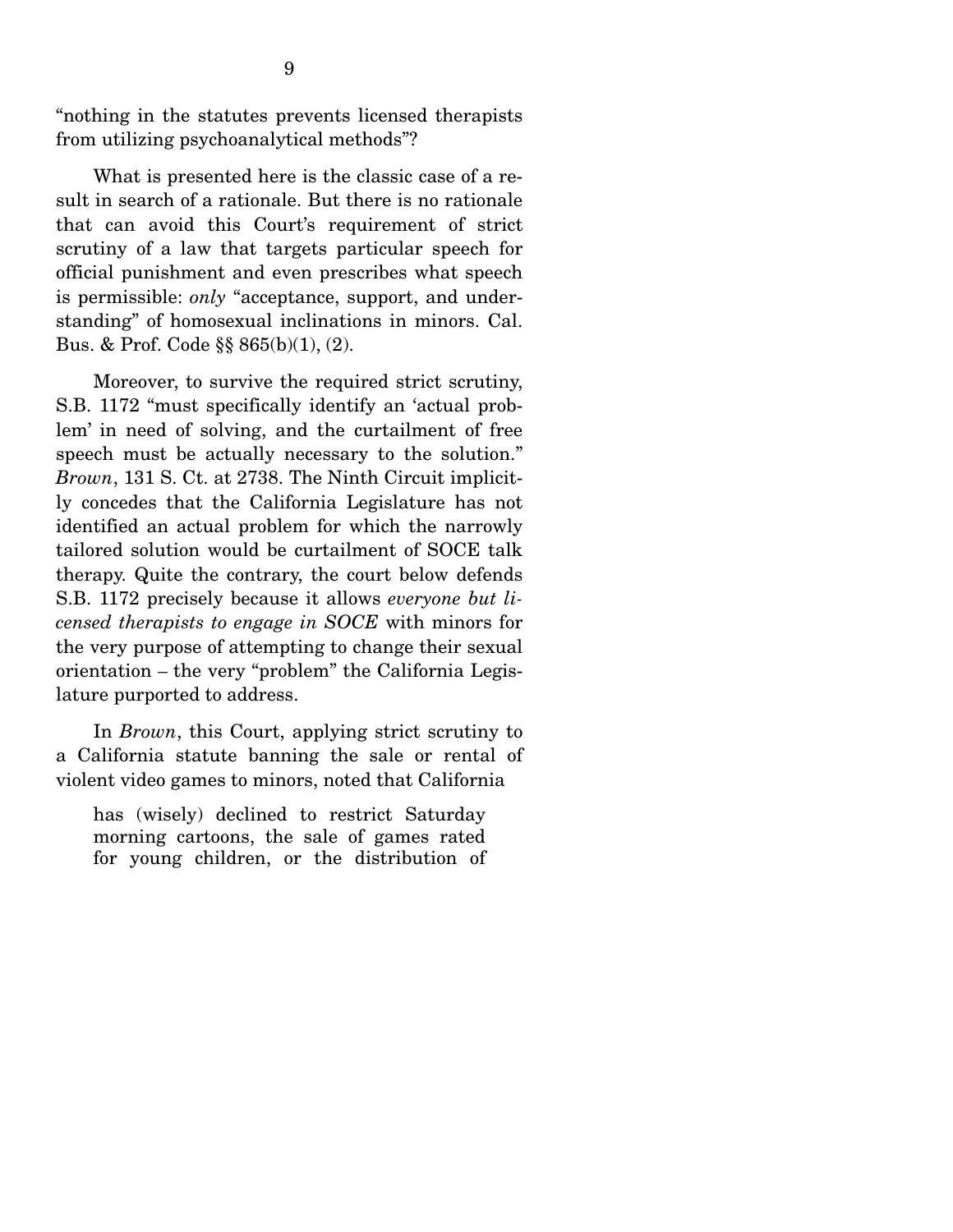pictures of guns. The consequence is that its regulation is wildly underinclusive when judged against its asserted justification, which in our view is alone enough to defeat it. *Underinclusiveness raises serious doubts about whether the government is in fact pursuing the interest it invokes, rather than disfavoring a particular speaker or viewpoint*.

### *Brown*, 131 S. Ct. at 2740 (emphasis added).

 California is once again caught in the act of adopting a "wildly underinclusive" law that patently fails to address the interest it invokes: alleged harm to minors. Yet, although in *Brown* this Court observed that the underinclusiveness of the challenged statute "in our view is *alone* enough to defeat it," *id.* at 2740 (emphasis added), here the California Legislature's blatant underinclusivness is not only acknowledged but cited approvingly by the Ninth Circuit as the very basis for upholding the challenged law.

 Tellingly, the California Legislature has made no attempt to address "harm" to minors from SOCE as administered by religious ministers and other unlicensed and untrained persons, no matter how incompetent. It is easy to see why: any such attempt would involve a widespread deprivation of the First Amendment right to freedom of speech respecting the immorality of homosexual conduct and the legitimacy of aspiring to avoid such conduct or the inclination toward it. The California Legislature apparently concluded, however, that it could get away with punishing these disfavored opinions at least as to those who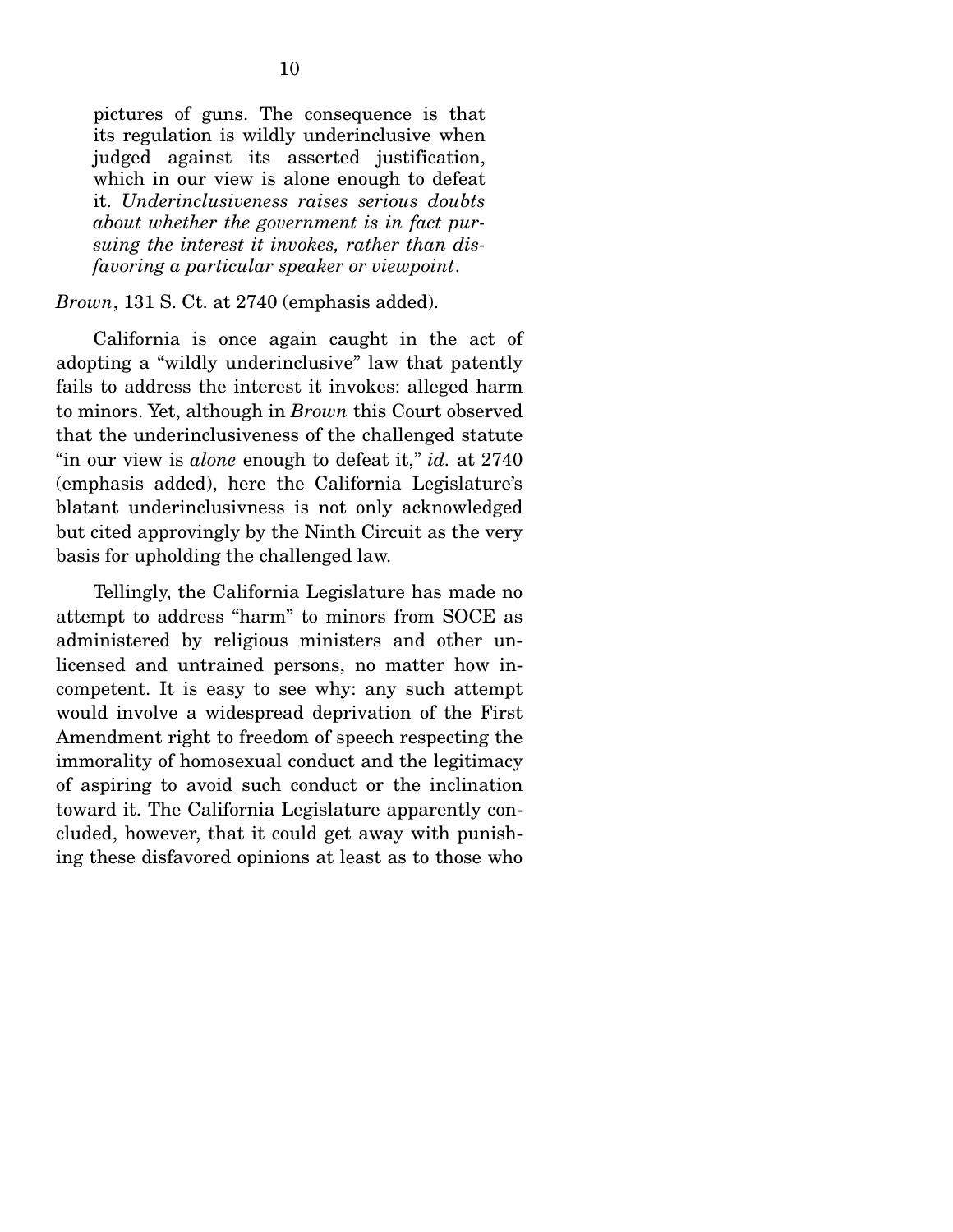are subject to its licensing authority: the same medical professionals whose training in psychotherapy would tend to *prevent* any alleged harm from SOCE. Thus, S.B. 1172 actually provokes the alleged harm it purports to address by forcing minors with unwanted SSA to seek assistance from the untrained and the incompetent.

 As S.B. 1172's underinclusiveness would suggest, the legislative record of S.B. 1172 contains no evidence of actual harm to minors from SOCE. Like the California Legislature itself, the Ninth Circuit decision places heavy reliance on a 2009 report by a Task Force of the American Psychological Association. Pet. App. 11. But that report virtually compels the conclusion that S.B. 1172 cannot survive strict scrutiny. As the report admits:

We conclude there is a dearth of scientifically sound research on the safety of SOCE. *Early and recent research studies provide no clear indication of the prevalence of harmful outcomes* among people who have undergone efforts to change their sexual orientation or the frequency of occurrence of harm because *no study to date of adequate scientific rigor has been explicitly designed to do so*. Thus, *we cannot conclude how likely it is that harm will occur from SOCE*. . . .

Pet. App. 78.

 In other words, there is no scientific evidence that SOCE causes harm to anyone, including minors. The most the APA report could assert is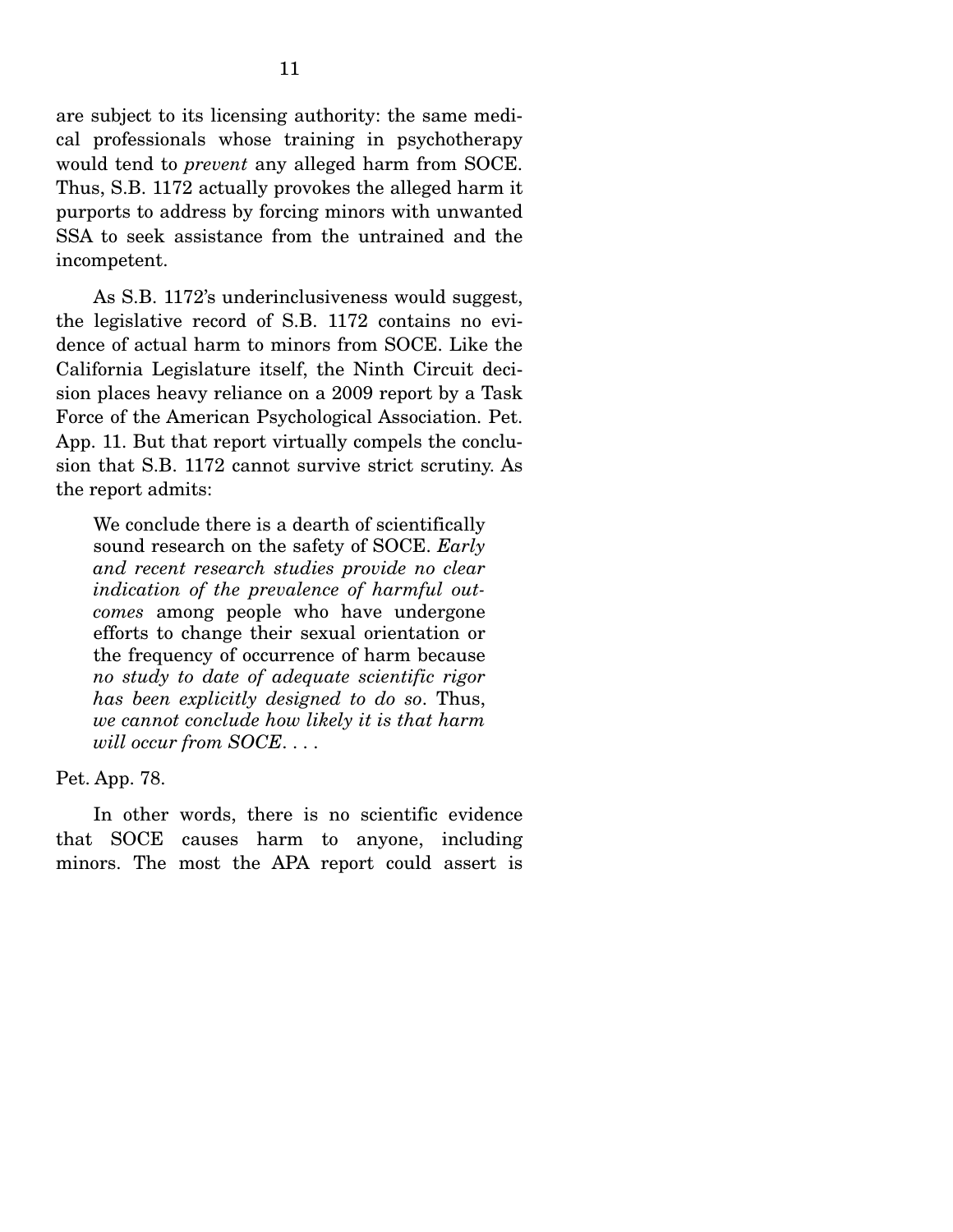that "[a]lthough the recent studies *do not provide valid causal evidence* of the efficacy of SOCE *or of its harm*, some recent studies document that there are people who *perceive* that they have been harmed through SOCE." *Id.* That is, the APA could cite only anecdotes, not scientific evidence, and there is no indication that any of these anecdotes involved minors.<sup>2</sup> In fact, as the district court noted, "the studies discussed and criticized as incomplete in the 2009 APA Report do not appear to have focused on harms to minors, and the 2009 APA Report indicates that '[t]here is a lack of published research on SOCE among children.'" Pet. App. 79, *quoting* APA Report at 41-43, 72.

 The evidence in the legislative record here is of an even lower quality than that deemed insufficient to withstand strict scrutiny in *Brown*, where California relied on studies showing, at most, a mere correlation "between exposure to violent entertainment and minuscule real-world effects, such as children's feeling more aggressive or making louder noises in the few minutes after playing a violent game than after playing a nonviolent game." *Brown*, 131 S. Ct. at 2739. Here there is not even scientific evidence of correlation between SOCE and harm to minors. There is no scientific evidence at all, but only anecdotes. As this Court held in *Brown*, under First

<sup>&</sup>lt;sup>2</sup> There is no shortage of anecdotal evidence of people who "perceive" that SOCE has helped them. *See, e.g.*, personal accounts at Men and Women Who Have Experienced Authentic Change in Sexual Orientation Through Therapy that Works!, http://www.voices-of-change.org/.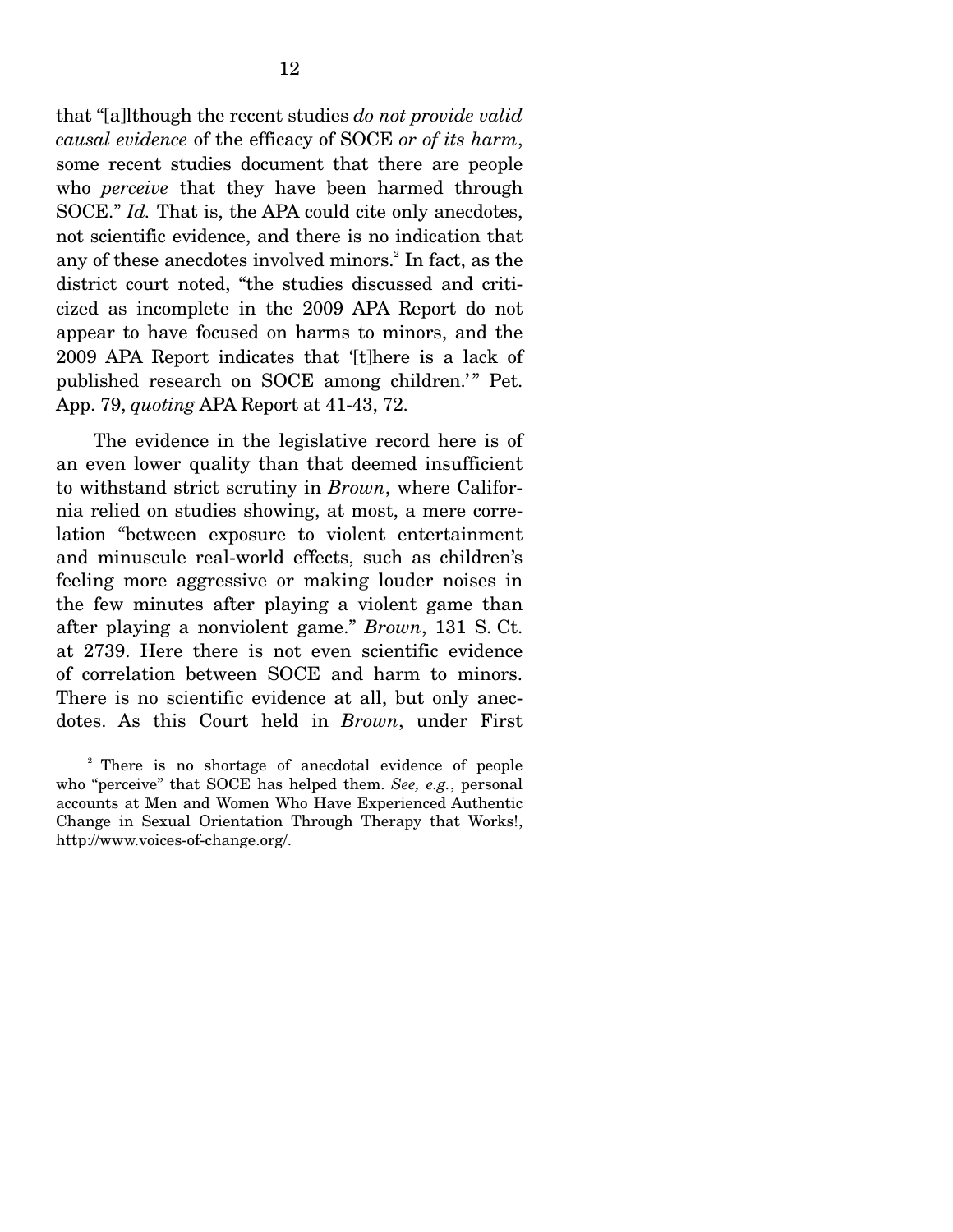Amendment strict scrutiny "California's burden is much higher, and because it bears the risk of uncertainty, *ambiguous proof will not suffice*." *Id*. (emphasis added). Nor should it suffice here, where there is not even ambiguous proof that SOCE has caused actual harm to actual minors.

 The College cannot fail to note, however, that there is ample clinical evidence that during adolescence – precisely the period targeted for a statutory therapeutic ban by S.B. 1172 – the developing adult personality exhibits considerable fluidity and instability respecting SSA, indicating that adolescents would indeed respond to talk therapy aimed at ameliorating or eliminating unwanted SSA. The authors of one such study were so impressed by the evidence of instability in SSA among adolescents that they questioned whether the term "sexual orientation" has any meaning for this age group.<sup>3</sup> Another study, involving 13,840 youth, demonstrated a dramatic shift away from homosexual attraction to fixed, heterosexual attraction.<sup>4</sup> Even the APA task force report,

<sup>3</sup> R.C. Savin-Williams and G.L. Ream, "Prevalence and Stability of Sexual Orientation Components During Adolescence and Young Adulthood," 36 ARCHIVES OF SEXUAL BEHAVIOR (2007), 385- 394. The study showed that 75% of adolescents who had some initial homosexual attraction between the ages of 17-21 ultimately fixed upon heterosexual attraction alone. By comparison, the same study showed marked stability in heterosexual attraction: fully 98% of this cohort retained their heterosexual-only attraction into adulthood.

<sup>4</sup> M.Q. Ott, H.L. Corliss, et al., "Stability and Change in Self-Reported Sexual Orientation Identity in Young People: Application (Continued on following page)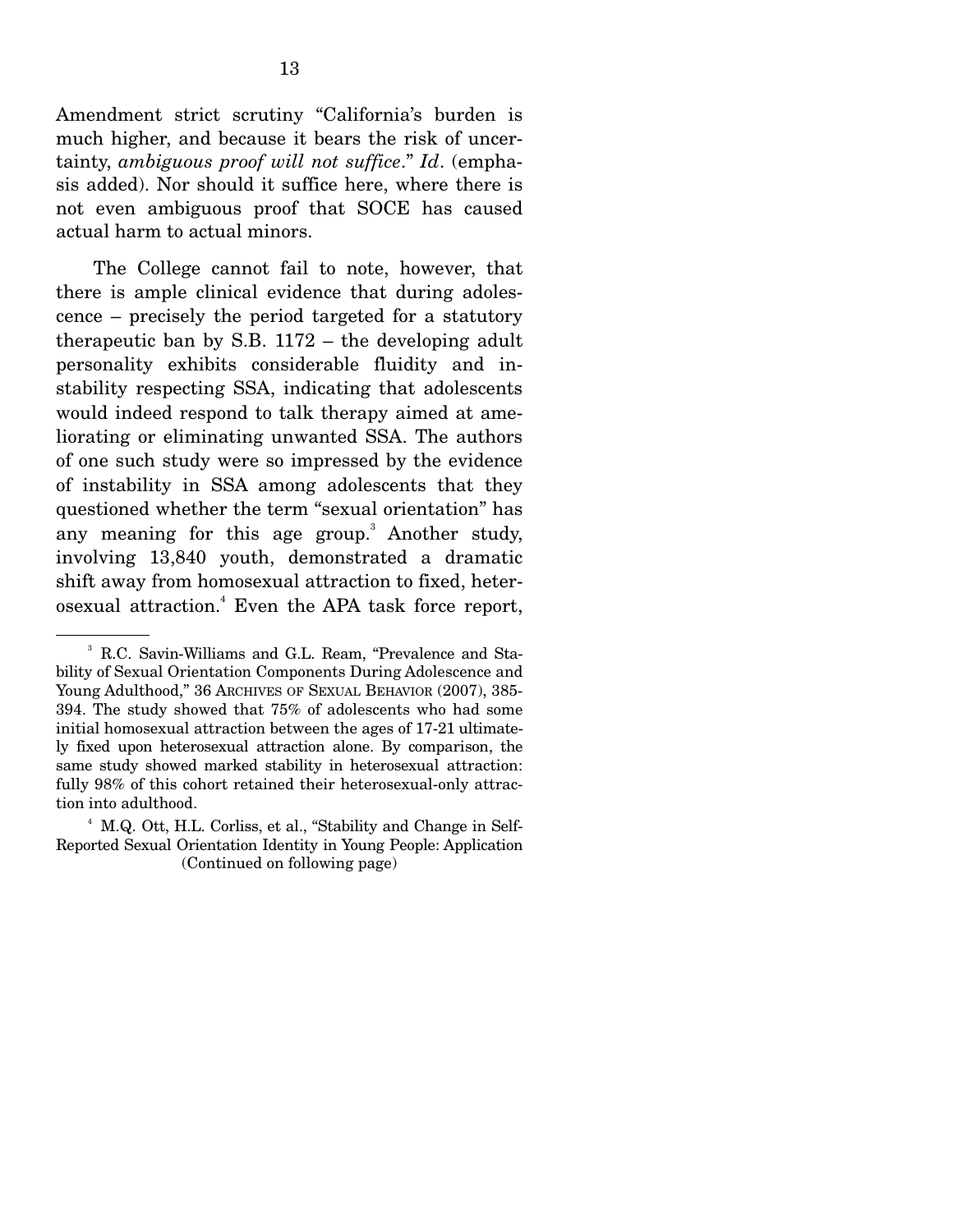on which California and the Ninth Circuit rely, readily acknowledges that "the recent research on sexual orientation identity diversity illustrates that sexual behavior, sexual attraction, and sexual orientation identity are labeled and expressed in many different ways, *some of which are fluid*."5

 While no studies have examined the success rates of SOCE among adolescents, the evident fluidity of SSA among adolescents would indicate that therapeutic intervention could help at least some minors struggling with SSA to overcome it if they wish to do so in keeping with their moral or religious values. If anything, there is a compelling state interest in allowing therapists like the Petitioners here to provide competent and licensed therapeutic assistance to minors seeking to understand and master their own sexual feelings, one way or the other. It is most ironic that at a time when political advocates on both sides of the question are debating the right of adolescents to "explore" their own "sexual orientation" and "gender identity" as an aspect of the Fourteenth Amendment "right to privacy,"6 the California Legislature

of Mobility Metrics," 40(3) ARCHIVES OF SEXUAL BEHAVIOR (2011), 519-532. Published online December 2, 2010, doi: 10.1007/s10508- 010-9691-3. Of those initially "unsure" of their sexual orientation, 66% became exclusively heterosexual.

<sup>5</sup> APA Report, http://www.apa.org/pi/lgbt/resources/therapeuticresponse.pdf at 14. Last visited May 5, 2014 (emphasis added).

<sup>6</sup> *Compare*, Adam J. Kretz, *The Right to Sexual Orientation Privacy: Strengthening Protections for Minors who are "Outed" in Schools*, 42 J.L. & EDUC. 381 (2013) *and* Christopher A. (Continued on following page)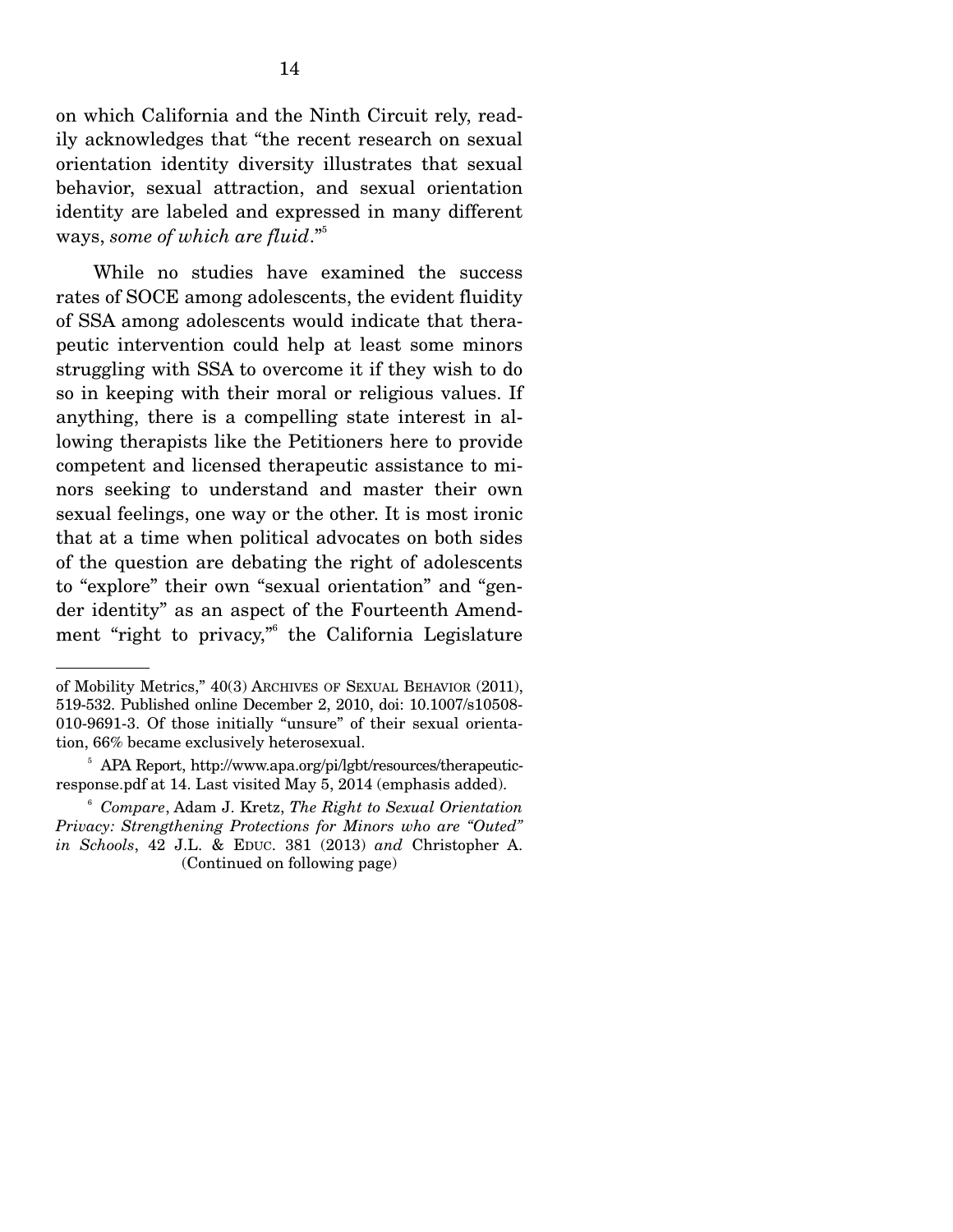has decided to butt into the privacy of the therapistpatient relationship and effectively dictate that a homosexual orientation is the preferred outcome, to which a licensed therapist may provide only "acceptance, support, and understanding" but "not seek to change. . . ." Cal. Bus. & Prof. Code  $\S § 865(b)(1)$ , (2).

 Finally, to allege that SOCE "may" cause harm to minors – which is all the record before the California Legislature really alleges – is merely to utter a truism that applies to all forms of psychotherapy. No form of psychotherapy is without some risk of harm to the patient; and there is, accordingly, a standard range of acceptable harm to be expected from therapy. Regarding all forms of psychotherapy for any given condition, a surprisingly high 14-24% of children deteriorate during therapy.<sup>7</sup> There is not one study demonstrating that SOCE causes harm greater than or even equal to this baseline level.<sup>8</sup> On the contrary, a study frequently cited as evidence of harm from SOCE states that it does "*not* provide information

Ferrara, *Customizable 'Sexual Orientation Privacy' for Minor Schoolchildren: A Law School Invention in Search of a Constitutional Mandate*, 43 J.L. & EDUC. 65 (2014).

<sup>7</sup> *See, e.g.,* Michael J. Lambert, "Psychotherapy research and its achievements," in J.C. Norcross, G.R. VandenBos, and D.K. Freedheim (eds.), *History of Psychotherapy: Continuity and Change* (2d ed., 2011), 299-332.

<sup>8</sup> C. Rosik, "The (Complete) Lack of a Scientific Basis for Banning Sexual-Orientation Change Efforts with Minors," available at http://www.narth.com/#!narth-analysis-of-soce-ban/c1q8f [accessed February 13, 2014].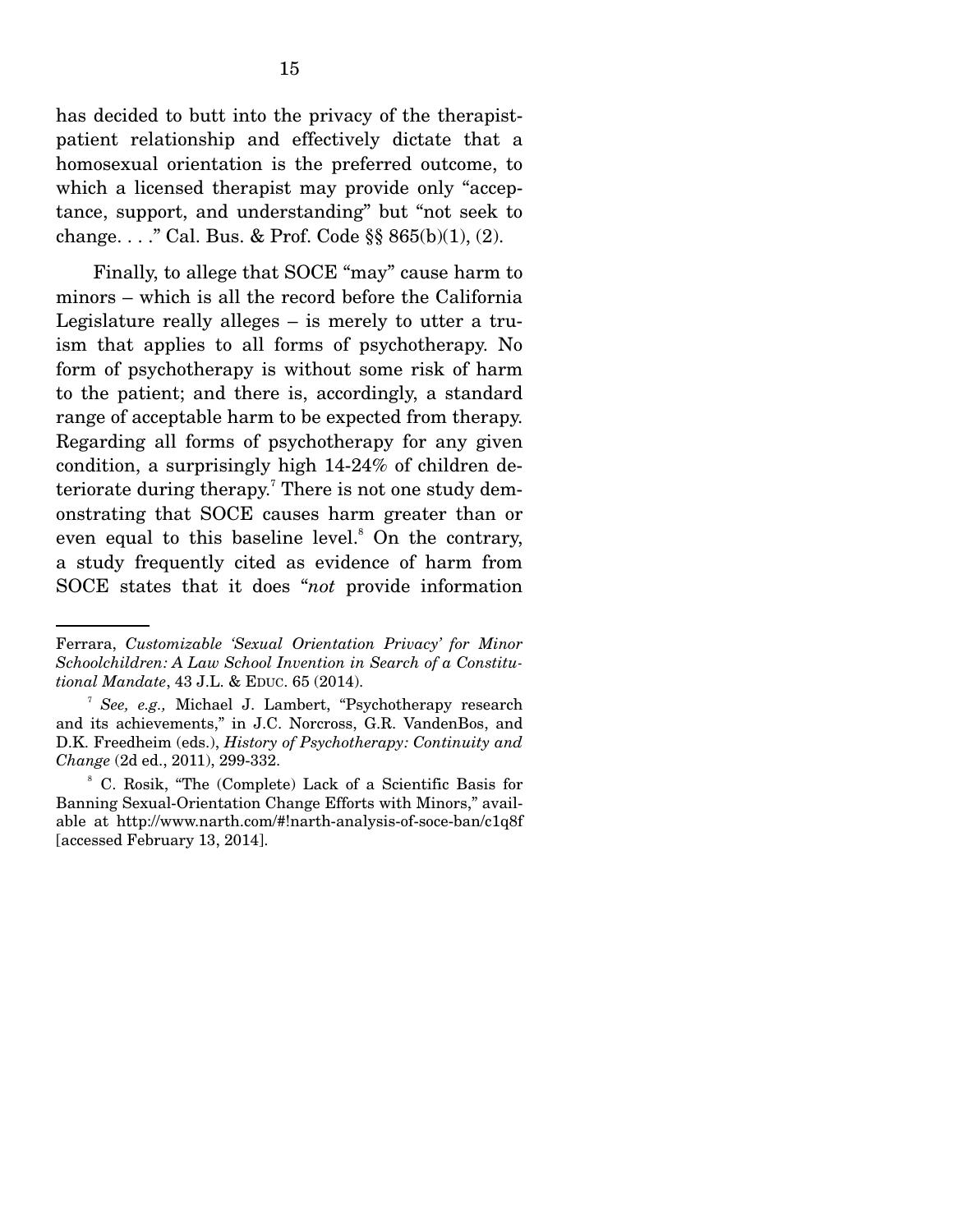on the incidence and prevalence of failure, success, harm, help or ethical violations in conversion therapy [i.e., SOCE]."9 (emphasis added) Moreover, there is no scientific proof that "gay-affirmative" therapy – the only therapeutic choice for minors permitted by S.B. 1172 – is not harmful to minors distressed by SSA, whereas there are numerous surveys of individuals who have experienced positive outcomes from  $\text{SOCE}.^{10}$ 

 On the other hand, there are serious health reasons for adolescents, especially males, to seek therapy for unwanted SSA. According to statistics compiled by the Centers for Disease Control for the period 2006-2009, young males who engaged in homosexual activity with males aged 13-24 had the highest percentage increase in diagnosed HIV infections of all age groups.<sup>11</sup> Among all adolescent males aged  $13$ -24 years, approximately 91% of all diagnosed HIV infections were from male-to-male sexual contact. $12$ 

<sup>9</sup> A. Shidlo and M. Schroeder, "Changing sexual orientation: A consumers' report," 33(3) PROFESSIONAL PSYCHOLOGY: RESEARCH AND PRACTICE (2002), 249-259.

<sup>10</sup> *See, e.g.,* E.Y. Karten and J.C. Wade, "Sexual Orientation Change Efforts in Men: A Client Perspective," 18 JOURNAL OF MEN'S STUDIES (2010), 84-102; J. Nicolosi, A.D. Byrd and R.W. Potts, "Retrospective Self-reports of Changes in Homosexual Orientation: A Consumer Survey of Conversion Therapy Clients," 86 PSYCHOLOGICAL REPORTS (2000), 1071-1088.<br><sup>11</sup> Cf. "HIV and Young Men Who Have Sex with Men," http://

www.cdc.gov/healthyyouth/sexualbehaviors/pdf/hiv\_factsheet\_ymsm. pdf. Last visited May 14, 2014.

 $12 \text{ } Id.$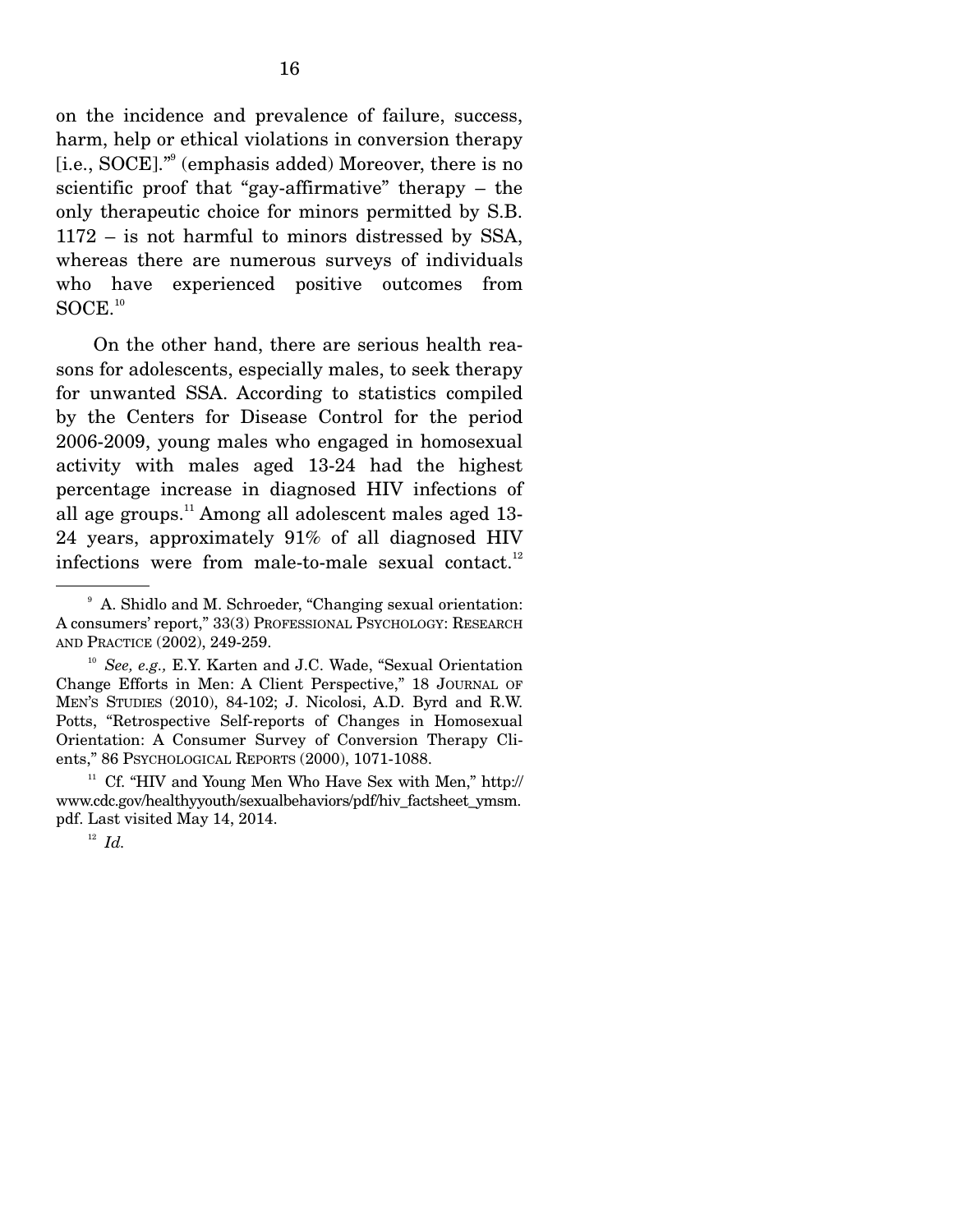And compared with heterosexual youth, nonheterosexual youth are at increased risk (by a median of 76% if bisexual; 63.8% if homosexual) for contracting other sexually transmitted diseases, drug and substance abuse, violent behavior, depression and suicide.<sup>13</sup> Thus, if anything, the State would have a compelling interest in facilitating, not prohibiting by law, therapeutic interventions that may result in a minor deciding against a homosexual "orientation."

## **II. THE NINTH CIRCUIT HAS ALSO DEPART-ED FROM THIS COURT'S PRECEDENTS ON INTERMEDIATE SCRUTINY OF LAWS RESTRICTING SPEECH, UNDER WHICH S.B. 1172 LIKEWISE CANNOT SURVIVE BECAUSE IT FURTHERS NO SUBSTAN-TIAL GOVERNMENT INTEREST AND PLACES AN UNNECESSARY BURDEN ON PHYSICIAN SPEECH.**

 As shown above, the Ninth Circuit has attempted to evade this Court's requirement of strict scrutiny of content-based speech restrictions by stressing that S.B. 1172 permits everyone in the State of California *except* licensed psychotherapists to administer SOCE therapy to minors, and that even licensed therapists

<sup>&</sup>lt;sup>13</sup> L. Kann, E. Olsen, et al., "Sexual Identity, Sex of Sexual Contacts, and Health-Risk Behaviors Among Students in Grades 9-12 – Youth Risk Behavior Surveillance, Selected Sites, United States, 2001-2009," Centers for Disease Control, 60 MORTALITY AND MORBIDITY WEEKLY REPORT (June 6, 2011).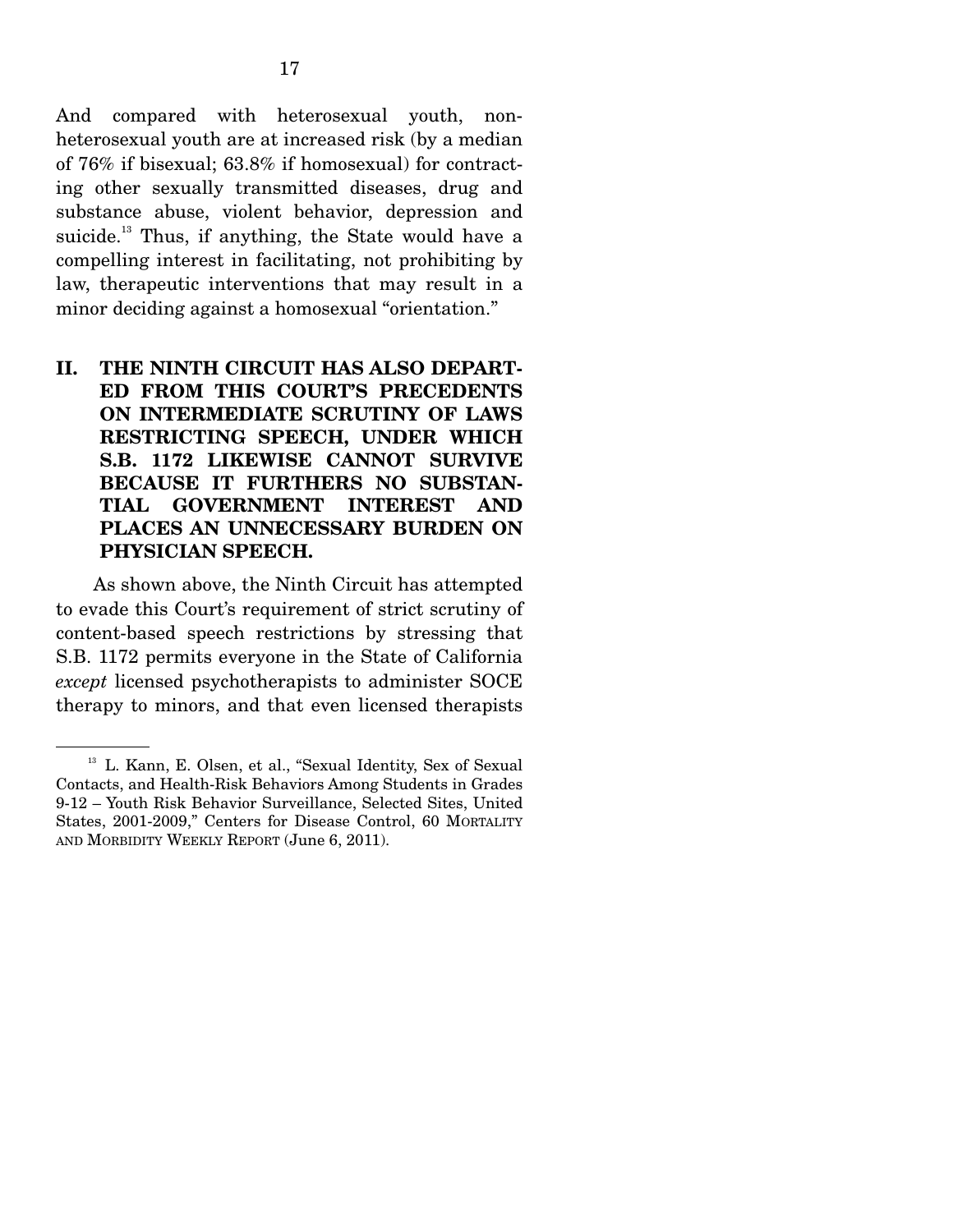are permitted to advocate SOCE to minors and to refer them to unlicensed and untrained SOCE counselors such as religious ministers. Pet. App. 8-9. But in its flight from strict scrutiny, which S.B. 1172 cannot possibly survive, the Ninth Circuit dooms its own rational basis analysis, for nothing could be more irrational than a law that forbids licensed psychotherapists to administer a form of therapy deemed "harmful," while permitting them to *recommend* the same "harmful" therapy to minors and even to *refer* them to untrained and unlicensed counselors in order to receive it.

 Having little choice but to confront, if only glancingly, the evident irrationality of the challenged statutory regime, the Ninth Circuit held that "we do not require that the government's action *actually advance its stated purposes*, but merely look to see whether the government *could* have had a legitimate reason for acting as it did." *NAAP*, 228 F.3d at 1050- 51, *quoting Dittman v. California*, 191 F.3d 1020, 1031 (9th Cir. 1999) (emphasis added). In other words, the Ninth Circuit did not even bother to determine whether S.B. 1172 actually served a legitimate government purpose, just as it did not bother to determine whether the law rectified any proven harm to minors from SOCE therapy. Under the Ninth Circuit's novel *ad hoc* approach to this law, S.B. 1172 would be sustainable even if is perfectly useless, despite its patently content-based restrictions on physician speech. The result was that an unprecedented, speech-restricting law was subjected to *no* scrutiny under this Court's controlling precedents.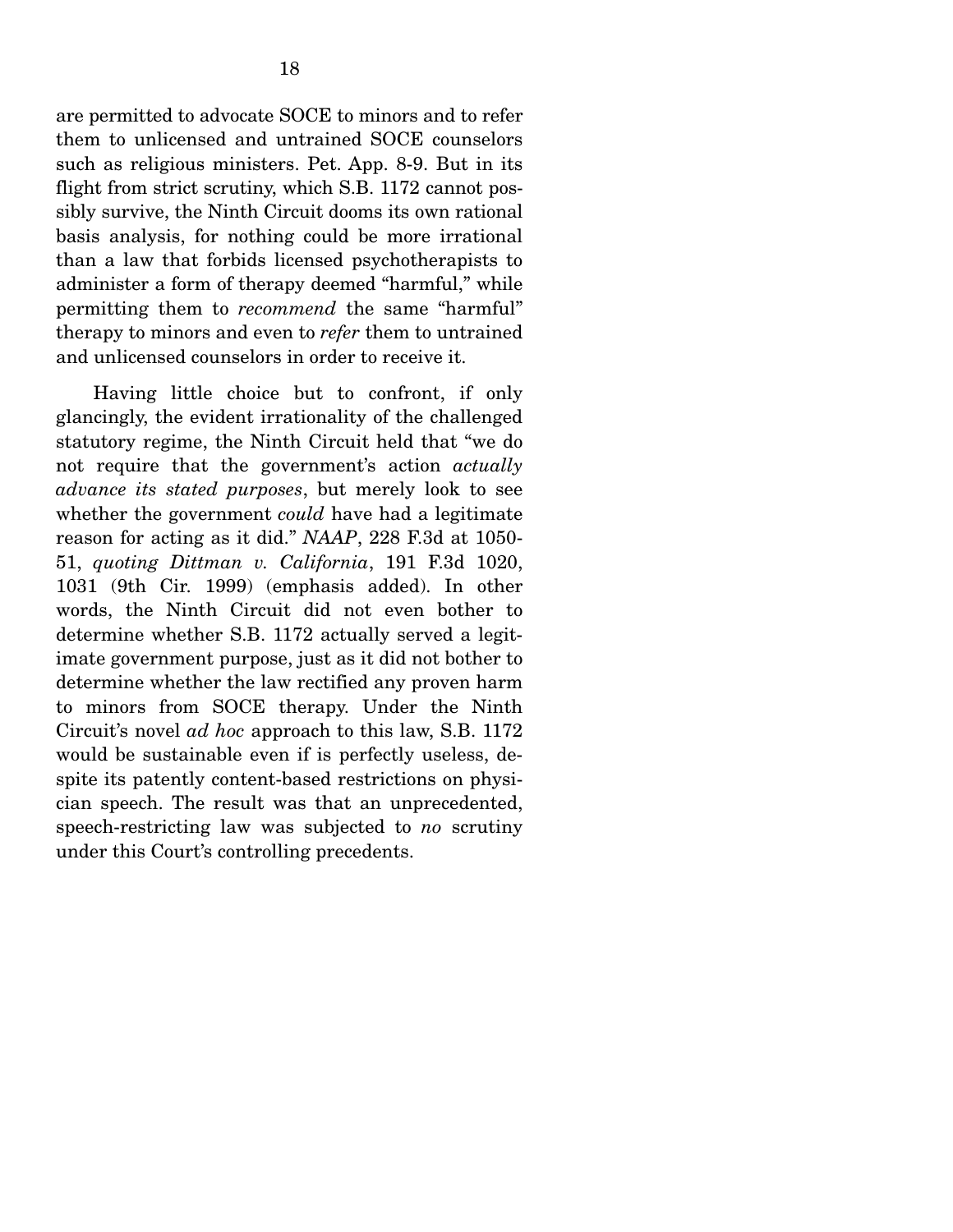As *Dittman* itself makes clear, however, the principle that a reviewing court will look only at "whether the government *could* have had a legitimate reason" for enacting a challenged law relates only to "a substantive due process to challenge a legislative act that does not infringe on a fundamental right." *Dittman*, 191 F.3d at 1031. Here, however, the challenged law undeniably infringes the fundamental First Amendment right to freedom of speech. Even the Ninth Circuit concedes that "communication that occurs during psychotherapy does receive *some* constitutional protection, but it is not immune from regulation." Pet. App. 18-19. Because protected speech is indubitably swept up by the prohibitions of S.B. 1172, the law must at least satisfy the rational basis analysis requiring "intermediate scrutiny" of content-neutral speech restrictions, rather than the intermediate scrutiny applied to laws that do not infringe fundamental rights.

 This Court has affirmed time and again that even a content-neutral regulation of speech can be sustained only "if it furthers an *important or substantial* governmental interest; if the governmental interest is unrelated to the suppression of free expression; and if the incidental restriction on alleged First Amendment freedoms is no greater than is essential to the furtherance of that interest." *U.S. v. O'Brien*, 391 U.S. 367, 377 (1968) (emphasis added); *Turner Broad. Sys., Inc. v. F.C.C.*, 512 U.S. 622, 662 (1994). Stated otherwise, even a content-neutral regulation of speech must "promote[ ] a *substantial* government interest that would be achieved less effectively absent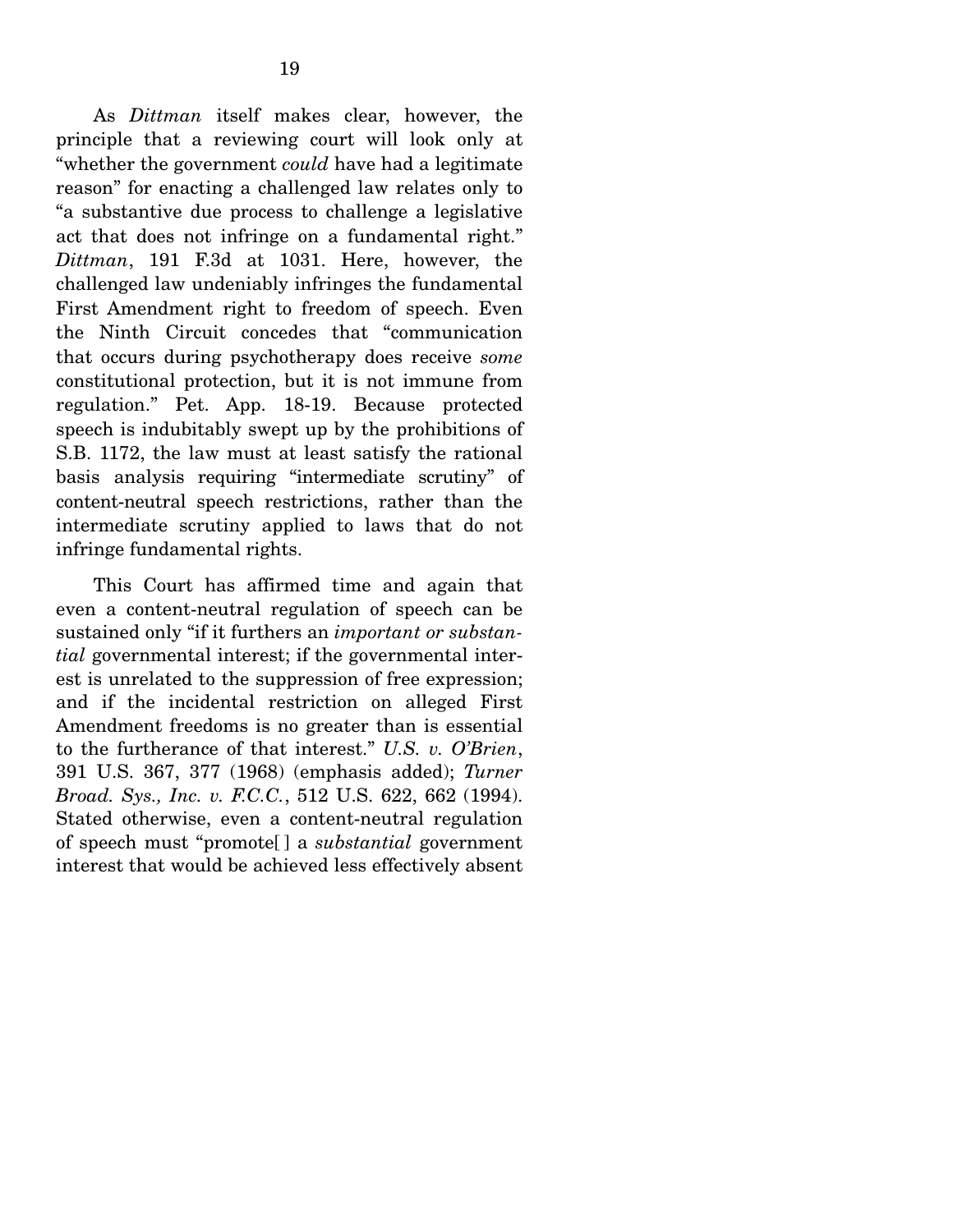the regulation." *Ward v. Rock Against Racism*, 491 U.S. 781, 799 (1989) (emphasis added).

 Moreover, even if it is assumed that S.B. 1172 regulates purely commercial speech, its clear targeting of the content of that speech would still require

at least that the statute *directly advances a substantial governmental interest* and that the measure is drawn to achieve that interest. *There must be a fit between the legislature's ends and the means chosen to accomplish those ends*. As in other contexts, these standards ensure not only that the State's interests are proportional to the resulting burdens placed on speech but also that the law does not seek *to suppress a disfavored message.*

*Sorrell v. IMS Health Inc.*, 131 S. Ct. 2653, 2667-68 (2011) (striking down statutory ban on commercial use of data on the prescription patterns of physicians).

 Contrary to this Court's controlling precedents, however, the Ninth Circuit declares that S.B. 1172 need not be shown to have achieved *any* government interest at all, but only that the legislature *could* have thought that it did. The Ninth Circuit was able to reach this conclusion only via the judicial pretense that S.B. 1172 regulates only "conduct" in the form of treatment. *See* Pet. App. 24. But because S.B. 1172 attempts to regulate the speech involved in therapeutic conversations, it fails intermediate scrutiny just as surely as it fails strict scrutiny, even if it is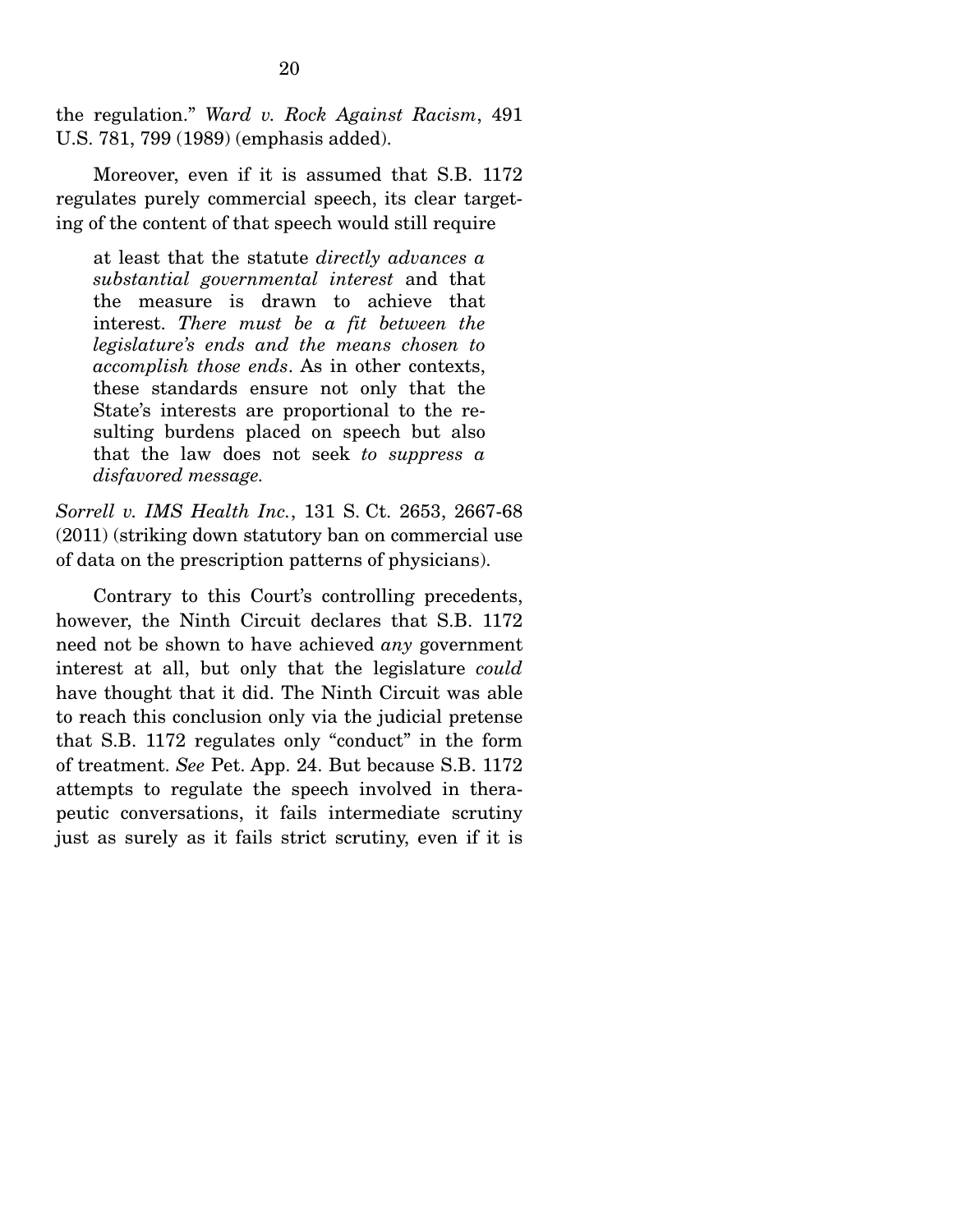assumed – contrary to the plain terms of the law – that its regulation of speech is content-neutral.

 First of all, the required "substantial government interest" simply does not exist: There was not a scintilla of real evidence before the California Legislature that SOCE has harmed anyone, much less minors in particular. And there was certainly no evidence to support the California Legislature's arbitrary determination that SOCE is harmful to seventeen-yearolds but not eighteen-year-olds.

 Secondly, even assuming the existence of an important or substantial government interesting in "protecting" minors from SOCE therapy, S.B. 1172 clearly does not further that interest. Quite the contrary, it undermines it by disqualifying *only* trained and licensed professionals from rendering the very therapy it deems harmful, leaving minors with unwanted SSA to obtain this "harmful" therapy wherever they can. That the California Legislature is not legitimately concerned with the "harm" it purports to remedy with this law is shown by its willingness to allow licensed therapists to recommend SOCE to minors and even to arrange for referrals of minors to unlicensed and untrained SOCE therapists. There is, accordingly, no "fit between the legislature's ends and the means chosen to accomplish those ends," but rather only a legislative attempt "to suppress a disfavored message," *Sorrell*, 131 S. Ct. at 2667-68, when it is conveyed by trained therapists.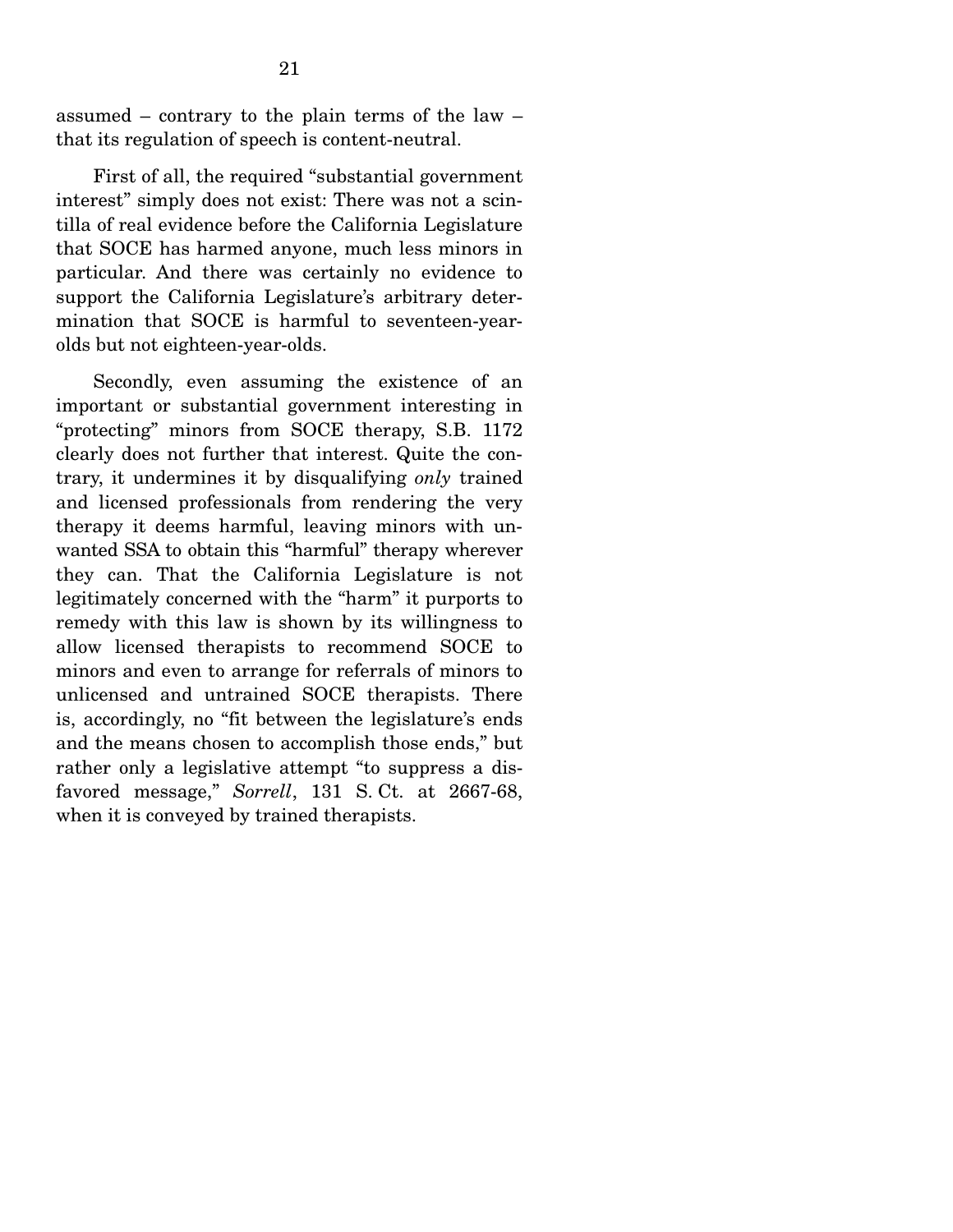Thirdly, for these reasons, S.B. 1172 does not involve a permissible "incidental restriction on alleged First Amendment freedoms . . . no greater than is essential to the furtherance of that [government] interest." *O'Brien*, 391 U.S. at 377. The speech restriction this law imposes is massive, implicating not only pure speech under the First Amendment but religious and moral convictions that may be shared by therapists and patients who present with unwanted SSA. That the Ninth Circuit defended S.B. 1172 on the ground that it does not "[p]revent mental health providers from referring minors to unlicensed counselors, such as religious leaders" to receive SOCE counseling, Pet. App. 10, shows that SOCE therapy is inextricably bound up with speech that aims to further a minor patient's religious belief that SSA is disordered and that a so-called homosexual "orientation" should be changed if possible. S.B. 1172, however, permits psychotherapists to use their training and experience only to further the belief that homosexuality is *not* disordered and should receive acceptance, support and understanding. Yet, quite irrationally, the California Legislature has decreed that at the moment a minor patient turns 18 the supposed threat of harm from SOCE therapy expires and the therapist is suddenly enabled to accommodate the same patient's religious and moral beliefs against homosexuality by administering the therapy. That absurd result indicates not only the utter lack of an important or substantial government interest actually furthered by this law, but also the utter gratuity of its speech restrictions.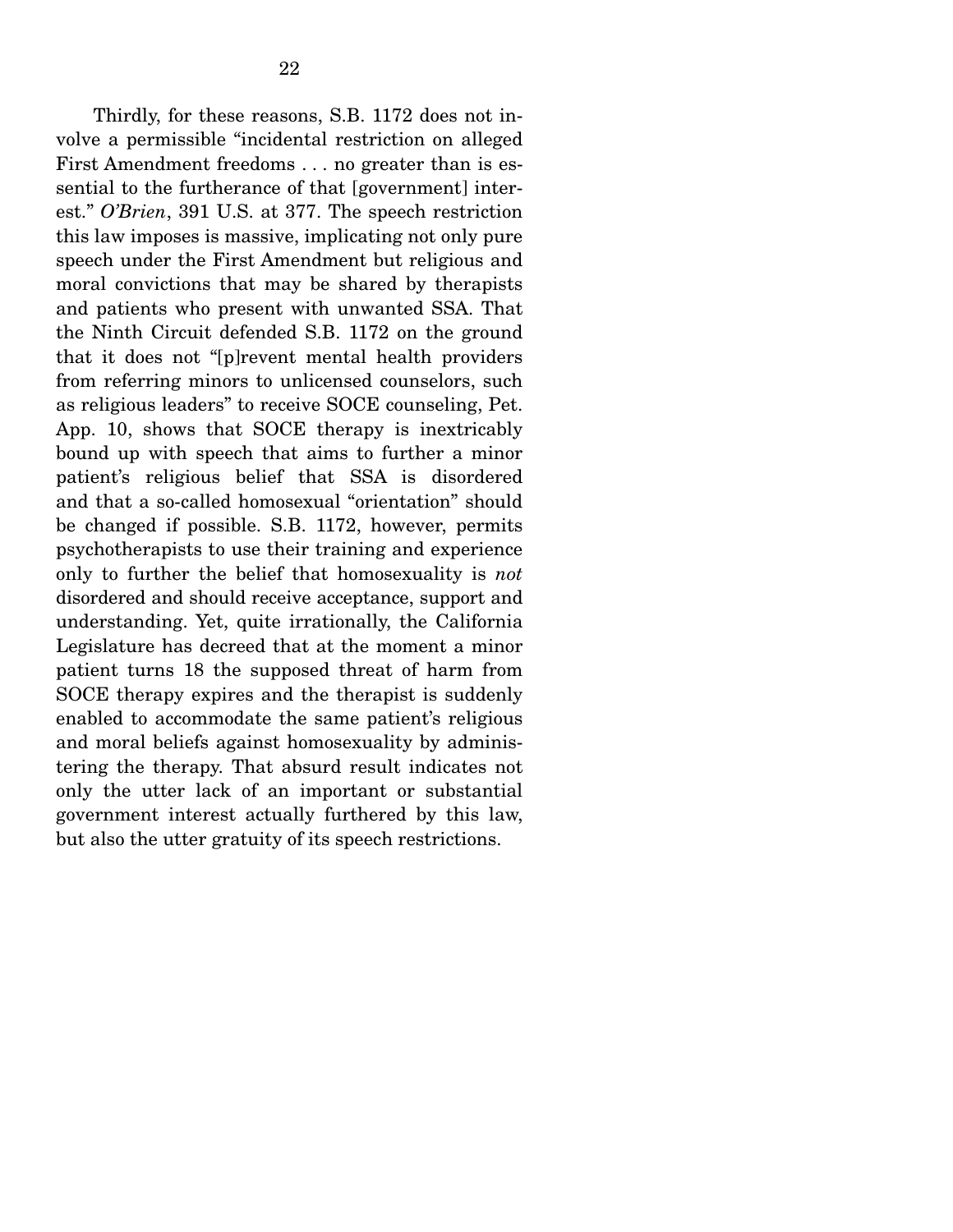In another context, the Ninth Circuit recognized the wisdom of this Court's admonition that "If the First Amendment means anything, it means that regulating speech must be a last – not first – resort. Yet here it seems to have been the first strategy the Government thought to try." *Conant*, 309 F.3d at 637, *quoting Thompson v. W. States Med. Ctr*., 535 U.S. 357, 373 (2002) (striking down ban on physician promotion of certain compound drugs). Here too it seems that content-based speech restrictions were the first strategy the government thought to try  $-$  in fact, the only strategy. This Court's precedents mandate this Court's intervention lest the Ninth Circuit's disregard of fundamental First Amendment principles becomes endemic in the drive to adopt anti-SOCE laws in state after state.

#### **CONCLUSION**

--------------------------------- ---------------------------------

 The Ninth Circuit has flagrantly disregarded this Court's controlling precedents by holding that a plainly content-based statutory restriction on physician speech regulates only conduct, and that the challenged law need not actually address a proven harm or actually achieve the advancement of a legitimate government interest. This unprecedented law was thus subjected to no scrutiny whatsoever. As Petitioner rightly notes, the Ninth Circuit could not have reached this result without inventing a new category of *per se* forbidden speech. Because this decision is not a mere outlier, but has already been